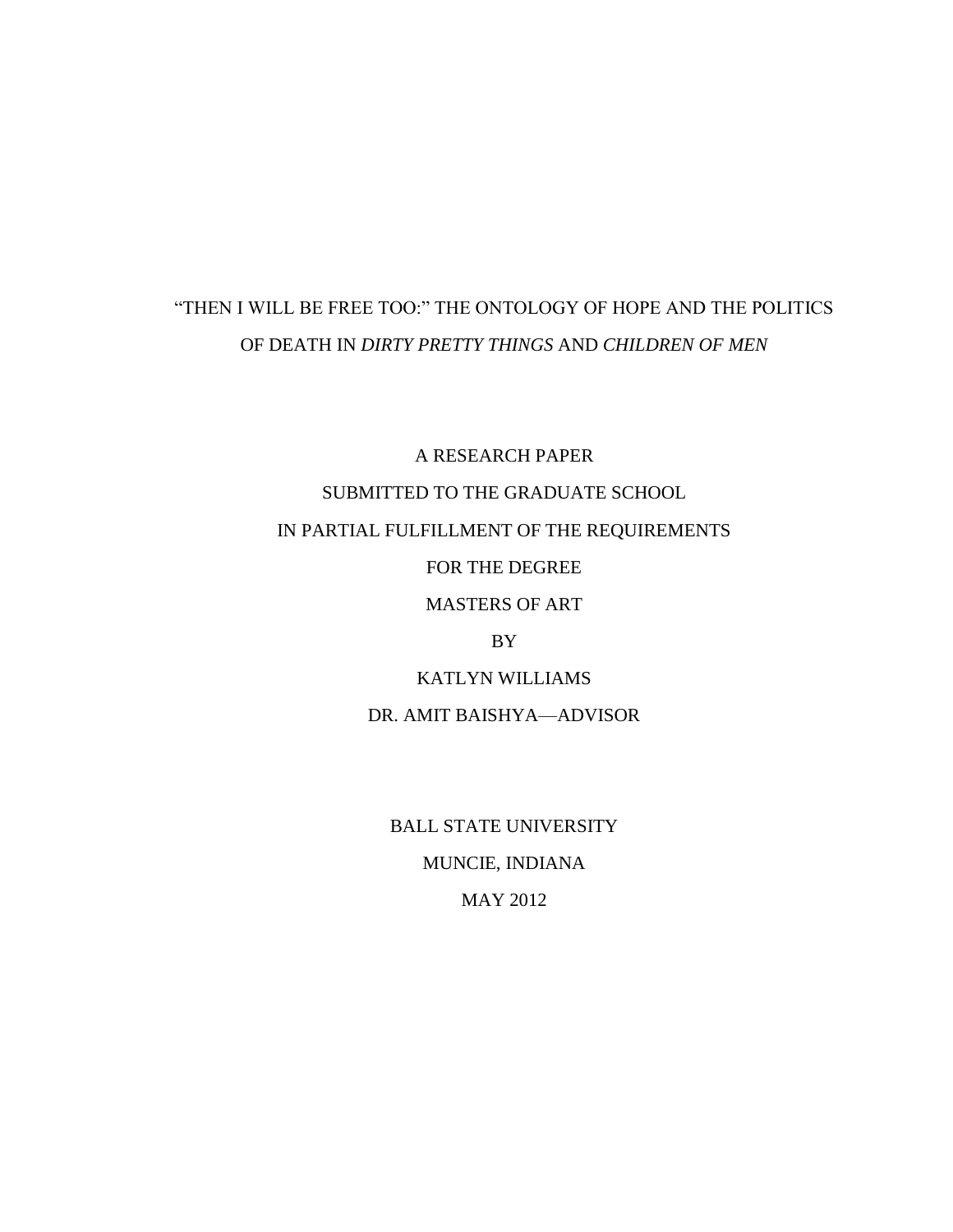"Then I Will Be Free Too:" The Ontology of Hope and the Politics of Death in *Dirty* 

### *Pretty Things and Children of Men*

Why the hell you can't be blue, or red or green, if you can't be white? You know is you that cause a lot of misery in the world. Is not me, you know, is you! I ain't do anything to infuriate the people and them, is you! Look at you, you so black and innocent, and this time you causing misery all over the world. –*The Lonely Londoners*

The words above are uttered by Galahad, a character in Samuel Selvon's

landmark Black British novel *The Lonely Londoners* (1956). This statement is a declaration of the difficulties a colored individual faces by simply being born non-white in a racialized space. Such exclusions has been an integral aspect of post-colonial British politics, ranging from the fulminations of Enoch Powell to the contemporary discourse of the British National Party (BNP), and is exemplified by radical rhetoric that heightens fear of illegal immigrants. This rhetoric has contributed (although it is one of the manifestations in a complex political field) to the consistent biopolitical regulation of "othered" human bodies—a process that is, more often than not, racially marked. However, these biopolitical<sup>1</sup> policies of regulating human "life" also have a sinister

<sup>&</sup>lt;sup>1</sup> Foucault, in *The History of Sexuality* (1978), has said that the entrance to the modern age can be characterized by a rupture in the way power is exercised in the modern state. The modern focus of politics, rather than being focused on the absolute right of the sovereign to kill, is instead concerned with "maximizing life" through a proper administration of the population within the nation state. Biopolitics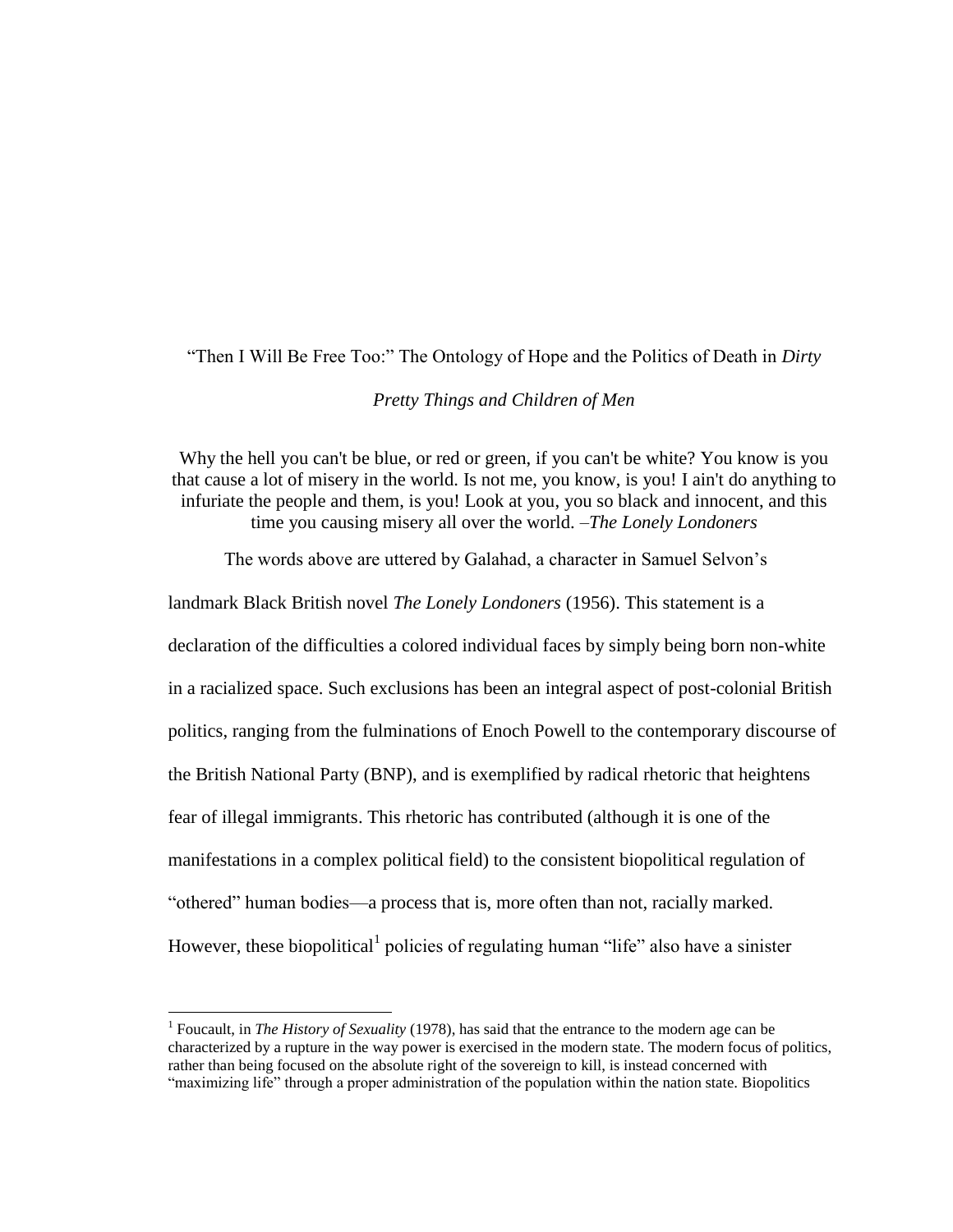obverse: very often they have reflected a profound disregard for human life that reveals a marked shift towards the politics of death itself.

A contemporary example will illustrate my claim: In March of 2008, a Ghanaian immigrant to the U.K., Ama Sumani, was removed from her hospital bed in Cardiff and deported when her visa expired. She died two months later in Ghana after having been led to believe that doctors from the U.K and South Africa had been found to treat her, unable to notify her friends of her departure. This woman, a *human* subject, was unwillingly taken from an institution of care and sent "home" to a place where she would have no hope of receiving the necessary treatment she required in order to have any chance of surviving. Without the visa, Sumani's body literally became a subject without any rights. The existence of rights, thus, guarantees her status as a "human"; without rights, she is simply a disposable body subject to removal. This story is only one example of circumstances for immigrant peoples that are in no way unique, demonstrating the workings of a political system that values strict policy over humanitarian rights, especially when it comes to the case of immigrants. The death of Ama Sumani, a singular injustice, makes visible a greater moral dilemma in which the fatal effects of adhering to such governmentalization often functions as an outright death sentence.

The Ama Sumani incident is a good starting point for my discussion of the phenomenon of human life being subjected absolutely to the "extraordinary" dimensions of sovereign power—a process that can result in a state of living death, a condition in which the human subject is rendered powerless in the face of sovereign power, with

concerned with the management of living bodies, i.e. the politics of life, versus, necropolitics, the politics of death.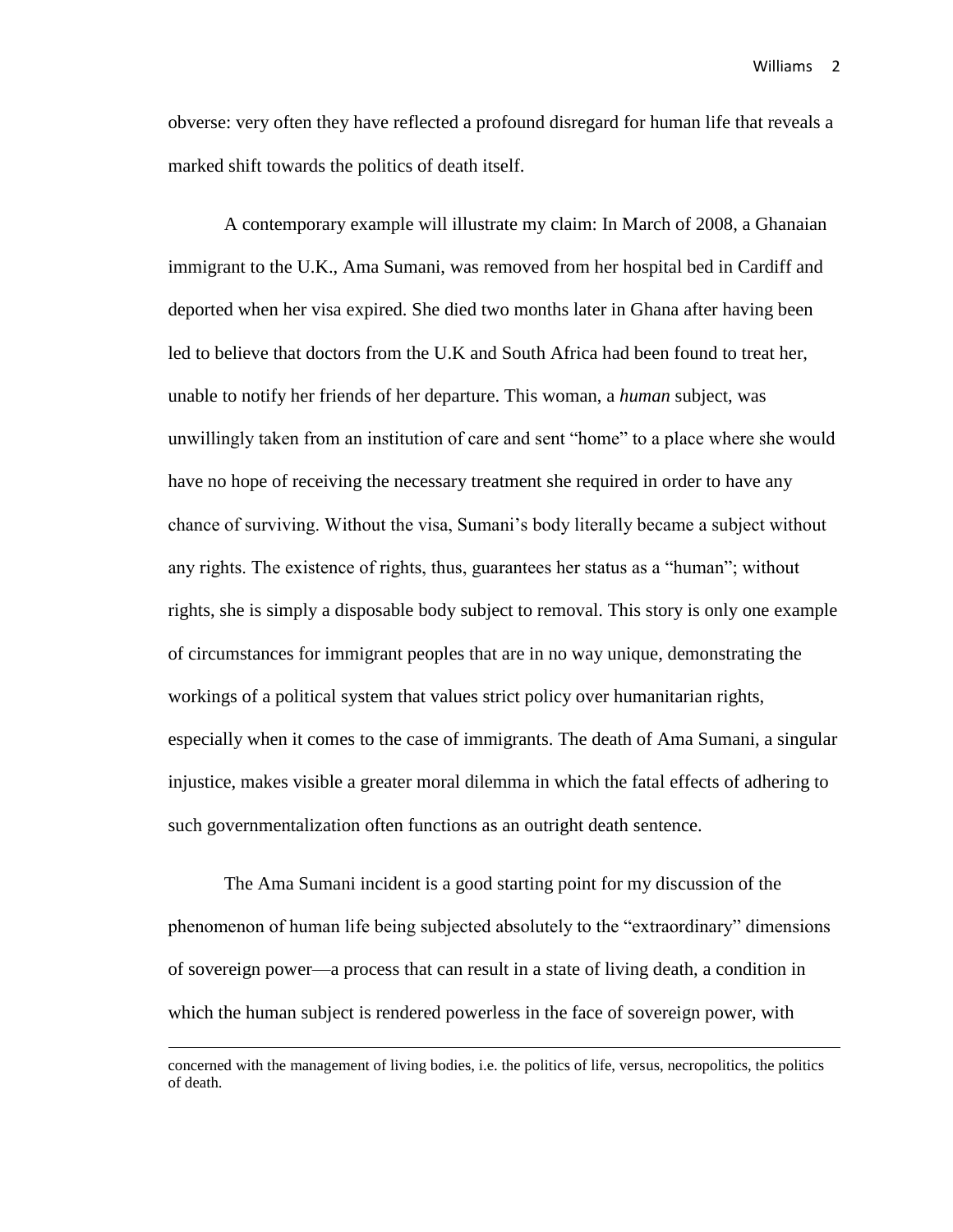seemingly no capacity for recognizable forms of action and agency. If "life" and "death" (I am aware that these are very mutable terms) are the very stuff of politics, "living death," as in the case of Ama Sumani prior to her deportation, represents an ontologically indeterminate stage where the subject teeters between both, while being encapsulated by neither.

To be a manifestation of the "living dead" is to endure a form of existence devoid of value. The devaluation of life to the extent of producing a state of death in life for entire segments of human populations is a commonly explored aspect of both the Holocaust paradigm, represented by theorists such as Hannah Arendt and Giorgio Agamben, and the postcolonial theoretical field, as is evident in the works of Franz Fanon and Achille Mbembe. The concrete manifestations of the "living dead" are exemplified by figures such as the *Muselmenn* of Nazi death camps—inhabitants who are divested of any semblance of political rights and reduced to the status of bare life. Such forms of "bare life" (Agamben's term) are reduced to the levels of devalued objects, have no political freedom, and can be killed without the commission of homicide.

In postcolonial studies, the figuration of the living dead irrevocably relates to the concept of race and racism in "terror-formations" such as slave camps and colonies, where people are divided into groups consisting of "those who must live and those who must die" (*Necropolitics* 17). This Manichean division, as Fanon points out in *The Wretched of the Earth*, instrumentally reduces massive swathes of the colonized population to the status of death-in-life. In postcolonial theory, the idea of the "living dead" has also been closely related to Agamben's "state of exception" by scholars such as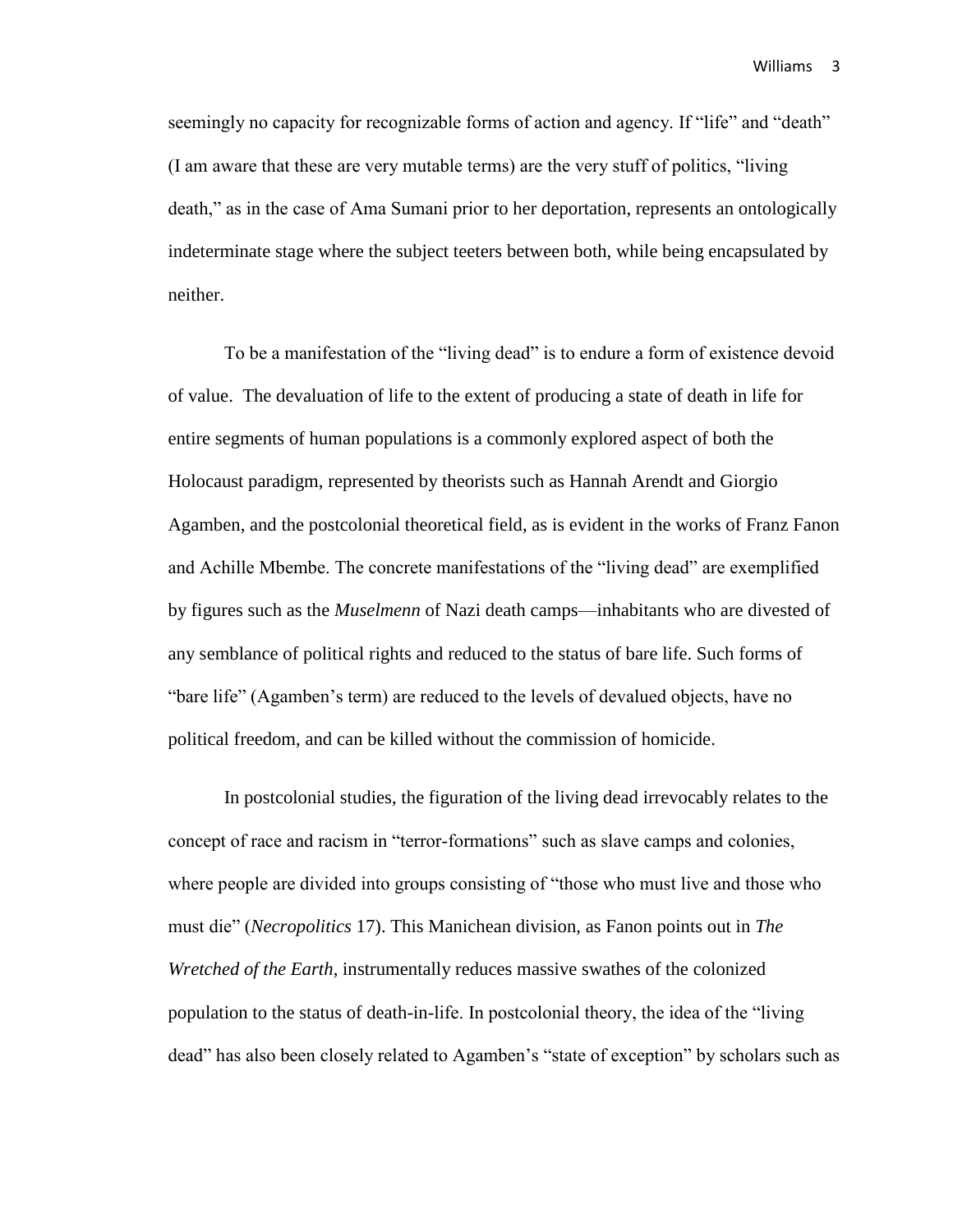Ranjana Khanna. The "state of exception" is the concrete spatialization of a power structure supposedly instituted in times of crisis, where the privileges of citizenship and rights are forfeited and the sovereign authority, in the form of the security state, holds absolute power over the death and life of subjects who are abandoned in these zones. These abandoned subjects, like Ama Sumani, become representations of death in life.

In this paper, I draw upon insights from both postcolonial theory and Holocaust studies to examine the figure of the living dead in the contemporary British films *Dirty Pretty Things* (dir: Stephen Frears, 2002) and *Children of Men* (dir: Alfonso Cuaron, 2006). I explore the effects that surviving in a state of living death have on ideas of subjective and collective existence when beset with the constant, immediate threat of death, and the concomitant reduction of human bodies into a site of extreme object-hood, or the state of meaningless flesh. Although my discussion of the film employs Agamben's ideas on sovereignty and "bare life," I do not focus (as he does) exclusively on the "extraordinary" dimensions of the suspension of law (which holds that there is no opportunity for worthwhile democratic politics after this point). Instead I move towards a contemplation of the production of social hope in its ordinary dimensions in zones of emergency. In the same sense in which philosopher Ernst Bloch defines the term, I view hope as the ontological condition indicating the individual's irrepressible outlook for a perceived future--a *different* future. I explore the desire for "more life" in these characters and their capability of orienting themselves to this perceived future, an orientation that eventually leads to "action" in the sense that Hannah Arendt has defined the term<sup>2</sup> My

l

 $2^2$  Arendt defines "action" as one of the fundamental (three) categories of the human condition—labor, work, and action-- and constitutes the highest realization of living-in-the-world. Action distinguishes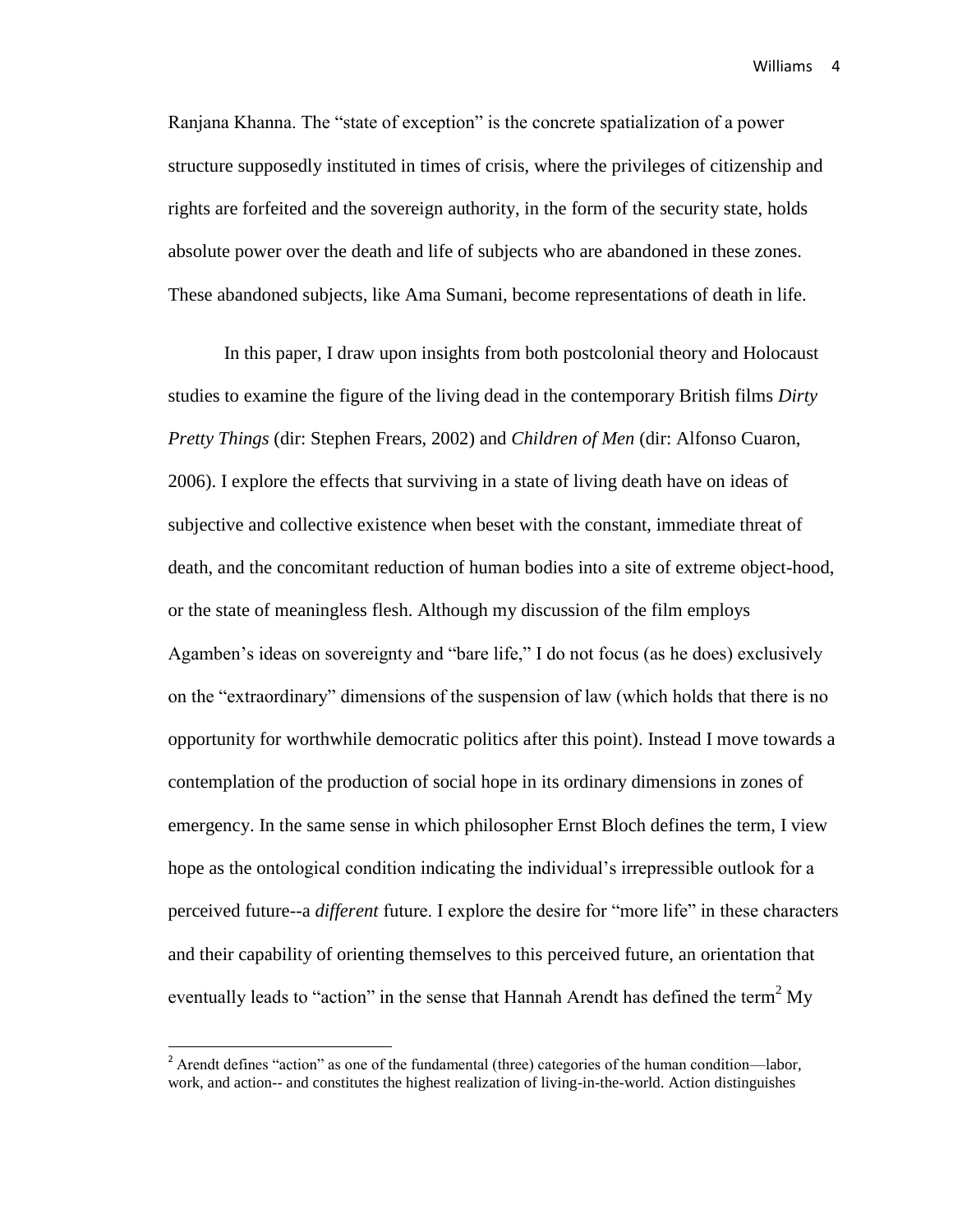discussion also aligns itself with political theorists like Bonnie Honig, who consider the practical implications of life in post-catastrophic scenarios. Honig centers on the potentialities for "abandoned" subjects to "live on" after enduring catastrophic experiences or existing within a death-like state. She bases her discussion on the opposition between the "mere life" created by zones of emergency and the immanent promise of "more life<sup>3</sup>" Anthropologist Veena Das, too, sees "living on" as a question of how survivors rebuild their lives, and the *decision* of "how and whether to go on, that is, to go on living in the very place of devastation" (*Life and Words* 13). To experience a state of "living death" is to continuously experience a state of being not-of-this-world, transforming the act of simply surviving into an act of will. But, this act of will betrays the stubborn desire to live on—a potential state which can be the basis for a future community that is *not-yet* but *can be.*

My exploration of these two film-texts proceeds in three distinct, but interlinked, directions. First, I discuss the role of each of the visual representations of these spaces as examples of "the state of exception." Second, I explore the spatio-temporal realities of the emergency spaces represented in these films, and the potentialities of movement for "living dead" populations through maze-like and unnavigable spaces in emergency zones. I ask: How do these "zombified" subjects face such profound risks and yet dream of survival? Third, I focus on exploring the figuration of temporality in such zones of

humans from animals and gods, and its two central features are plurality and freedom. Freedom, here, represents the capacity to begin, or start something new, a capability that all humans are granted by simply being born. Action as the realization of freedom is, then, rooted in natality, a concept that indicates the promise inherent in birth. Natality, then, grants the human with the capacity to perform "miaracles"—to introduce the completely new.

 $3$  Honig's idea of "more life" is influenced by Derrida's concept of "Living On" in which he comments that sur-vivance contains both *plus de vie* and *plus que vie.*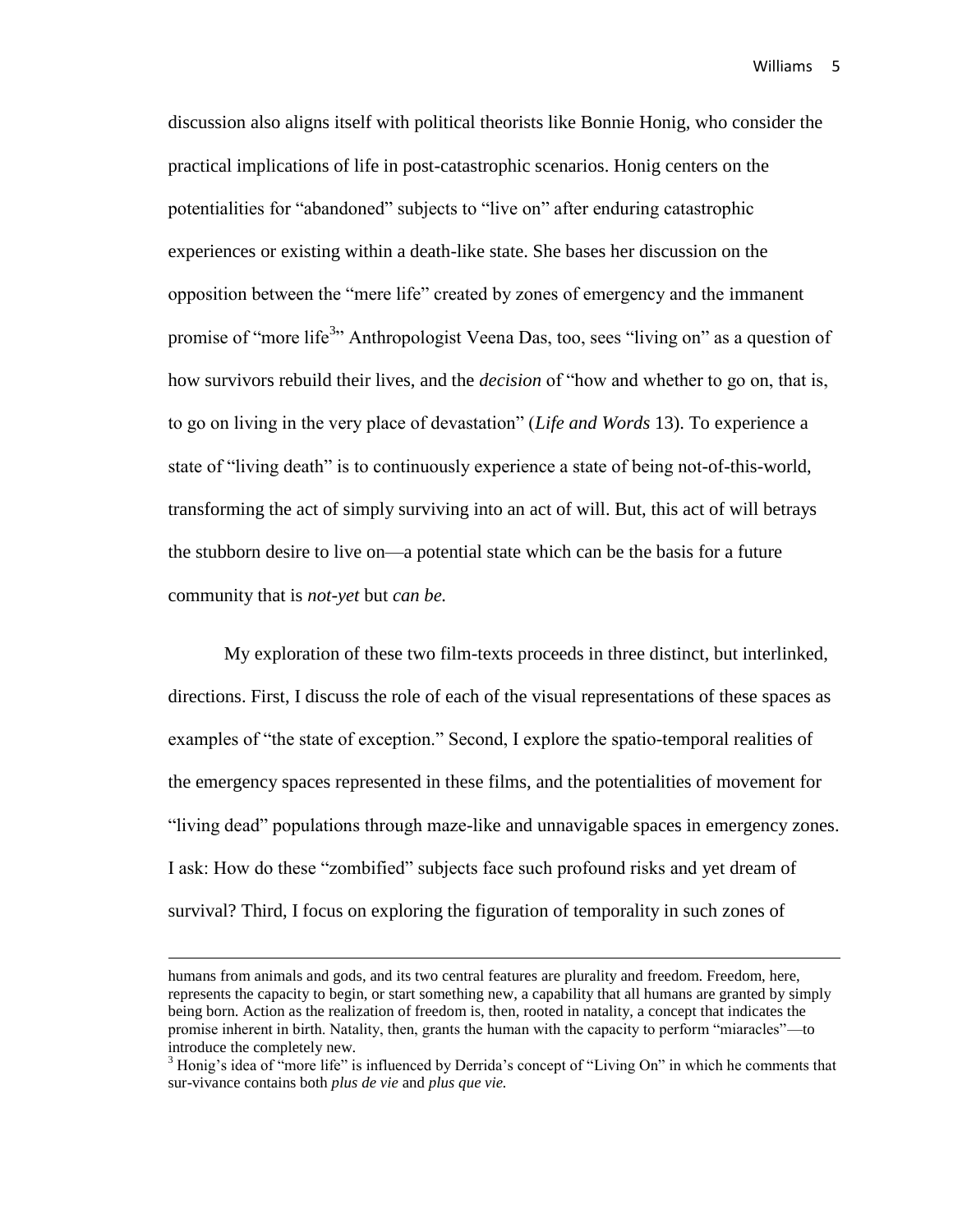emergency, where the banal occurrence of violence collapses and seals the sign of the future into a glacial present—an experience where, at a phenomenological level, the movement of time appears to the subject as meaningless and repetitive. How do subjects then make meaning and imagine alternative futures in chronotopes where death and nihilistic despair seem to predominate over the movement of life? Lastly, I will examine the production of social hope within these zones where ordinary human life seems to have collapsed under the sign of an "extraordinary" catastrophe. Is there hope at all, and if so, how is it expressed and what does it mean? What do these films suggest about the production of social hope and the capabilities of the human subject to not only continue surviving, but to assert subjectivity through acts of significant action and agency? I will begin with a comprehensive discussion of the contemporary representation of immigrant life in Britain portrayed in *Dirty Pretty Things*, then move on to the metaphorical imaginative space of the future displayed in *Children of Men*.

#### **A Nation in Crisis: Civil Terror and Emergency Ethics in** *Dirty Pretty Things*

*Dirty Pretty Things* has largely suffered from critical inattention. An exception is the essay by V.O. Odamtten and S.P. O'Connell, who read the film as a contemporary exploration of immigrant experiences in London, revealing the "system" as deeply flawed and based on exploitation. This article goes on to discuss the "economics of invisibility" in British immigrant culture by juxtaposing the film with the work of Ghanaian writer Amma Darko. Though this focus on the concept of the immigrant as an "alien" visitor to a specific space certainly lends itself to my discussion, Odamtten and O'Connell's article is more closely focused on Darko's work and less concerned with a direct treatment of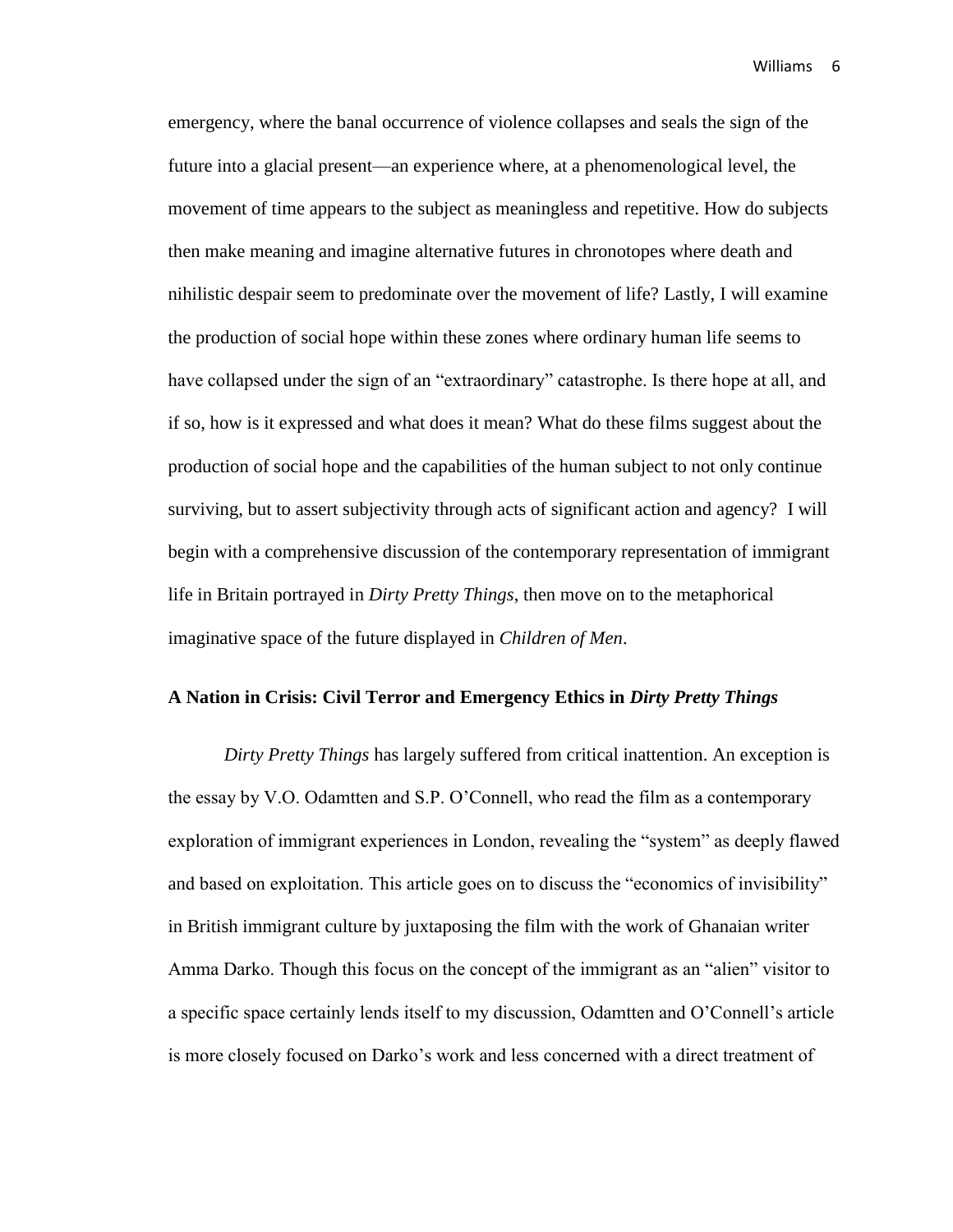this film. In addition, while I begin by deploying their "alien" trope, I move beyond it to discuss modes of ethical action and conceptions of social hope in times of catastrophe.

*Dirty Pretty Things* focuses on portraying the experience of "illegal" immigrants in London by tracking the stories of two characters: the African immigrant--and illegal alien--Okwe (Chiwetel Ejiofor) and the Turkish refugee Senay (Audrey Tatou). The two protagonists share an apartment for convenience and cost, but work opposite shifts at the same hotel, and are very rarely in each other's presence. As the film progresses, Okwe and Senay become involved in an underground organ trading ring operating out of the hotel and run by their boss Juan (Sergi Lopez), yet their relation to this "dirty business" varies. Okwe becomes aware of the organization due to an incidental discovery of a human heart in a hotel restroom, but immediately positions himself as the moral opponent to such a system of violent profit, while Senay considers submitting herself to the operation in order to exchange her liver for a passport. Senay recognizes the potential for death in undergoing such an operation, but is willing to face the risk. However, her decision spurs Okwe to action, and the two characters unite to drug Juan and sell his organs for procuring the money to leave London. At the conclusion of the film, the two friends (despite having fallen in love) part, with Okwe returning to Africa to reunite with his daughter, while Senay heads in the opposite direction to America.

*Dirty Pretty Things* reveals that the contemporary state of affairs for immigrants ("illegal" or otherwise) in London share resonances with the conditions immigrants encountered in the 1950s, 60s and 70s, when the political rhetoric of relocation strategies was rampant, threatening to send West Indian and Jamaican immigrants back "home" by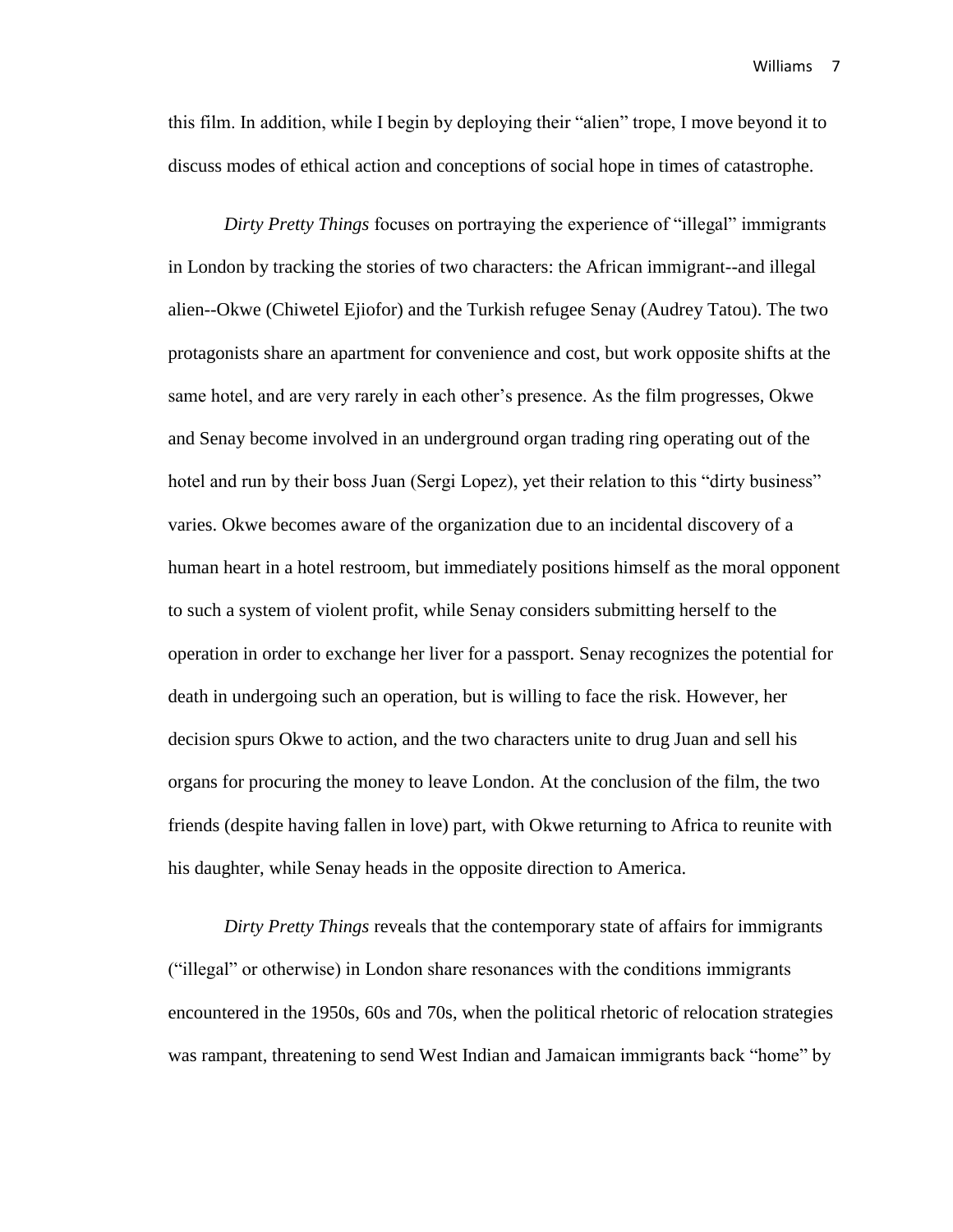the boatload. As mentioned previously, Samuel Selvon's *The Lonely Londoners* is one representative imaginative text from these earlier eras. The protagonists of *The Lonely Londoners*, Moses and Galahad, seem to be absolute outsiders attempting to navigate an alien space; this process is uncannily similar to science fiction explorations of a "new world", since the reader views it from the outsiders' perspectives.

However, the dominant "science fiction" trope of the conquest of other lands is reversed: Moses and Galahad experience the foreign reality as "alien" and alienating. Galahad and Moses are partially represented as the classic binary of innocence versus experience, wherein Moses is disillusioned by all he has witnessed, while Galahad is represented as optimistic or, in Moses's opinion, naïve: he does not yet realize the racial discrimination and lack of basic rights that are in store for immigrants in London. Moses's profound awareness of the injustices of life in this so-called land of promise has led to an everyday experience of complete banality, seemingly devoid of feeling, as every new day is indistinguishable from the last. Every Sunday the "boys" meet in his apartment is unremarkable and repetitive—a "dead," lifeless repetition of the previous Sunday. Galahad, on the other hand, seems to be a representative of vitalism, containing that "spark" of energy that marks him as un-mechanistic and intuitive, creating a stirring of life in Moses.

The Senay-Okwe pair in *Dirty, Pretty Things* shares elective affinities with the characters from Selvon's novel. Senay and Okwe embark upon a relationship that resembles the friendship between Moses and Galahad, navigating the complexities of immigrant life in London together, yet standing in opposition to one another in the same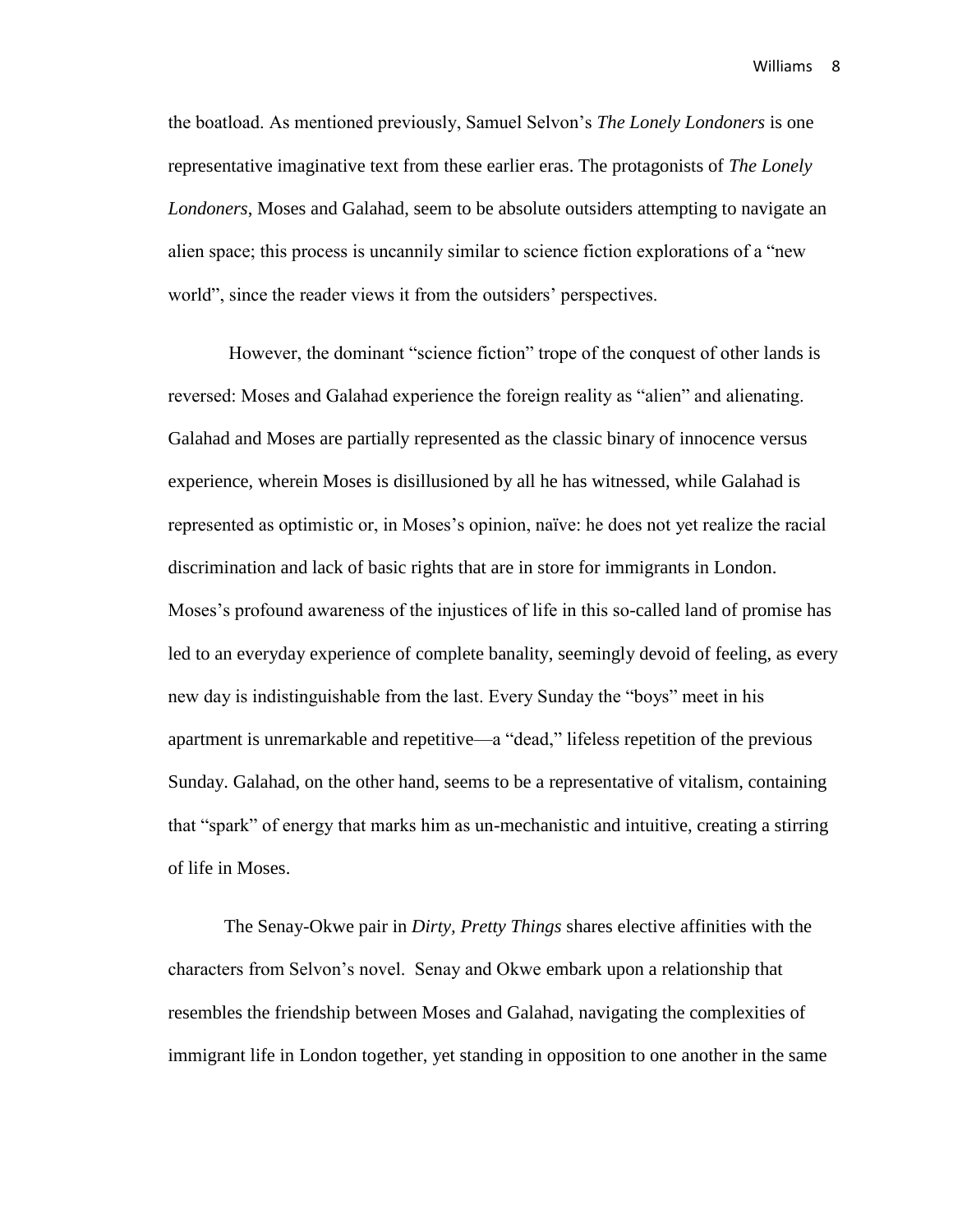essential manner: Senay as a depiction of idealism and innocence, compared to Okwe the representative of experience who is resigned to his surroundings. This opposition, then, makes them ideal companions to navigate this world together. The film's depiction of the spaces in which Moses and Galahad reside, and must navigate daily are earlier reflections of conditions that have worsened in the present for immigrants. Britain's treatment of "illegal" immigrants can in some ways be currently classified as an example of Agamben's "state of exception."<sup>4</sup> Senay and Okwe are legal and political outsiders who hold no rights of citizenship and can expect no financial aid or welfare from the government, who are actively working against their habitation of this space.

In *State of Exception*, Agamben discusses the predominance of political states of exception in the current day:

In this sense, modern totalitarianism can be defined as the establishment, by means of the state of exception, of a legal civil war that allows for the physical elimination not only of political adversaries but of entire categories of citizens who for some reason cannot be integrated into the political system. Since then, the voluntary creation of a permanent state of emergency (though perhaps not declared in the technical sense) has become one of the essential practices of contemporary states, including socalled democratic ones (2).

Such practices become visible in the contemporary London of *Dirty Pretty Things*, where immigrant populations are denounced as the manifestation of "what's wrong" with London today. Such racialist rhetoric exacerbates fear of the "othered" populations inhabiting this space, designating "entire categories of citizens" as the disposable scapegoats that ratify the post-imperial nostalgia that insists London was great before

<sup>4</sup> Another filmic example here is David Cronenberg's *Eastern Promises*. The character of immigration in Britain has changed. Earlier most of the immigrants were from the formerly colonized regions. Now there is a massive influx of immigrants from post-Communist Eastern Europe and Russia (the major population component represented in Eastern Promises).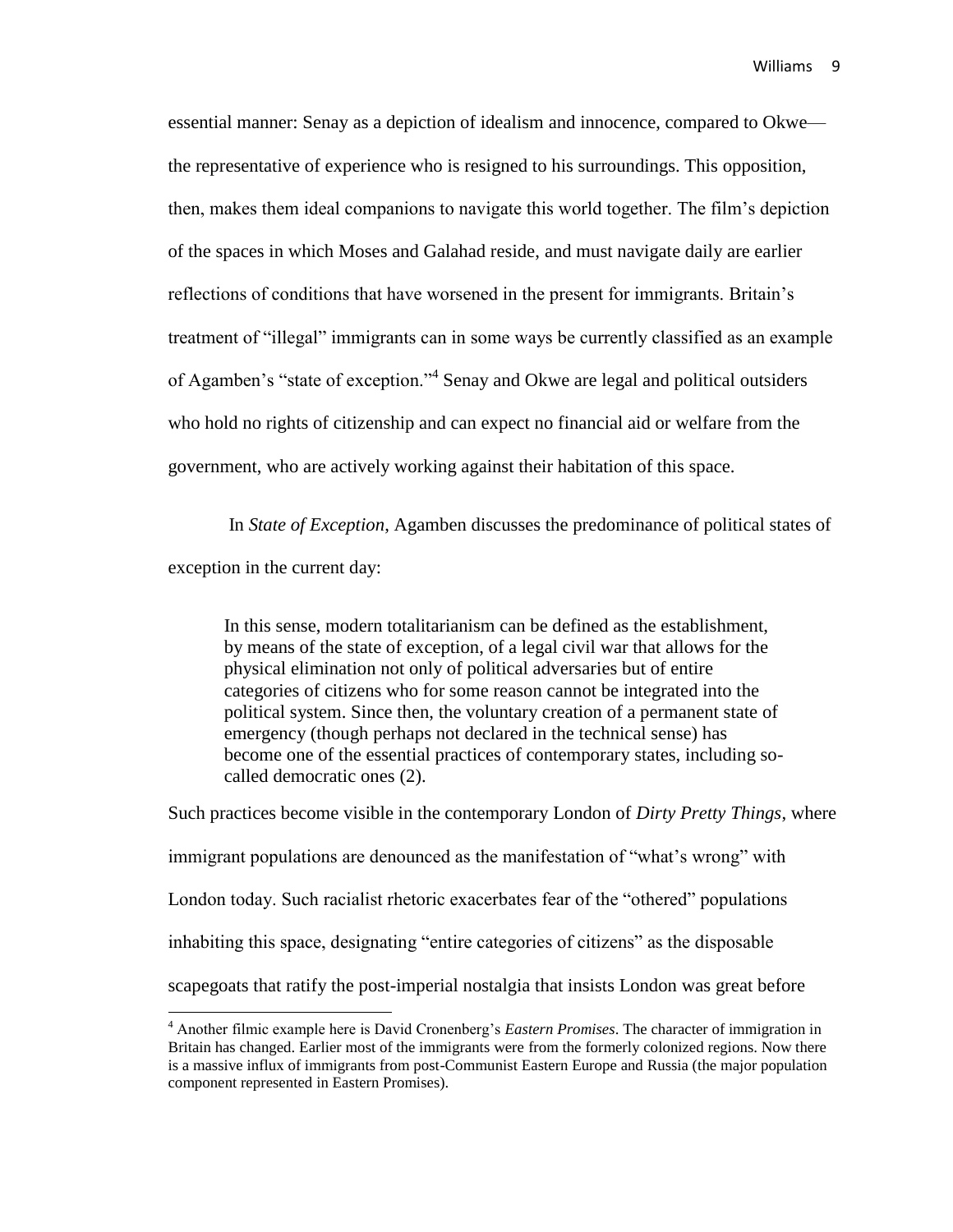*they* came. Such forms of exclusionary politics render the space of London itself as entirely unstructured to accommodate figures such as Okwe and Senay, who find themselves with no legal autonomy and no outlets for the assertion of subjective agency.

The loss of rights and legal autonomy is experienced at a corporeal level through inhibitions to bodily movement. In *Queer Phenomenology*, the postcolonial theorist Sara Ahmed shows how social relations are spatially arranged in Western spaces, in that bodies are organized by their movement through a world that allows some subjects (namely, those privileged by the effects of "whiteness") to pass through easily. Such subjects enjoy the privilege of having objects "within reach." Black, queer or disabled bodies, on the other hand, are constantly subjected to the experience of objects being "out of reach," or of being "stopped." Ahmed writes, "For Fanon, racism "stops" black bodies inhabiting space by extending through objects and others; the familiarity of the "white world" as a world we know implicitly, "disorients" black bodies such that they cease to know where to find things—reduced as they are to things among things" (111). Such "disorientations" render the "I can" for subjects marked by the privilege of race into the "I cannot" for black, queer or disabled bodies. The spaces of London Senay and Okwe inhabit, are then rendered spaces of "I cannot" versus that of the "I can." Such difficulties reflect their experiences as unbidden, invisible denizens of the city, causing them to be subject to the terror of governmental surveillance, and the threat of being caught or "stopped" at any time.

This fear is evidenced by the terror of police raids, which effectively hinder the immigrants' movement through the city space and cause them to take cover. Agamben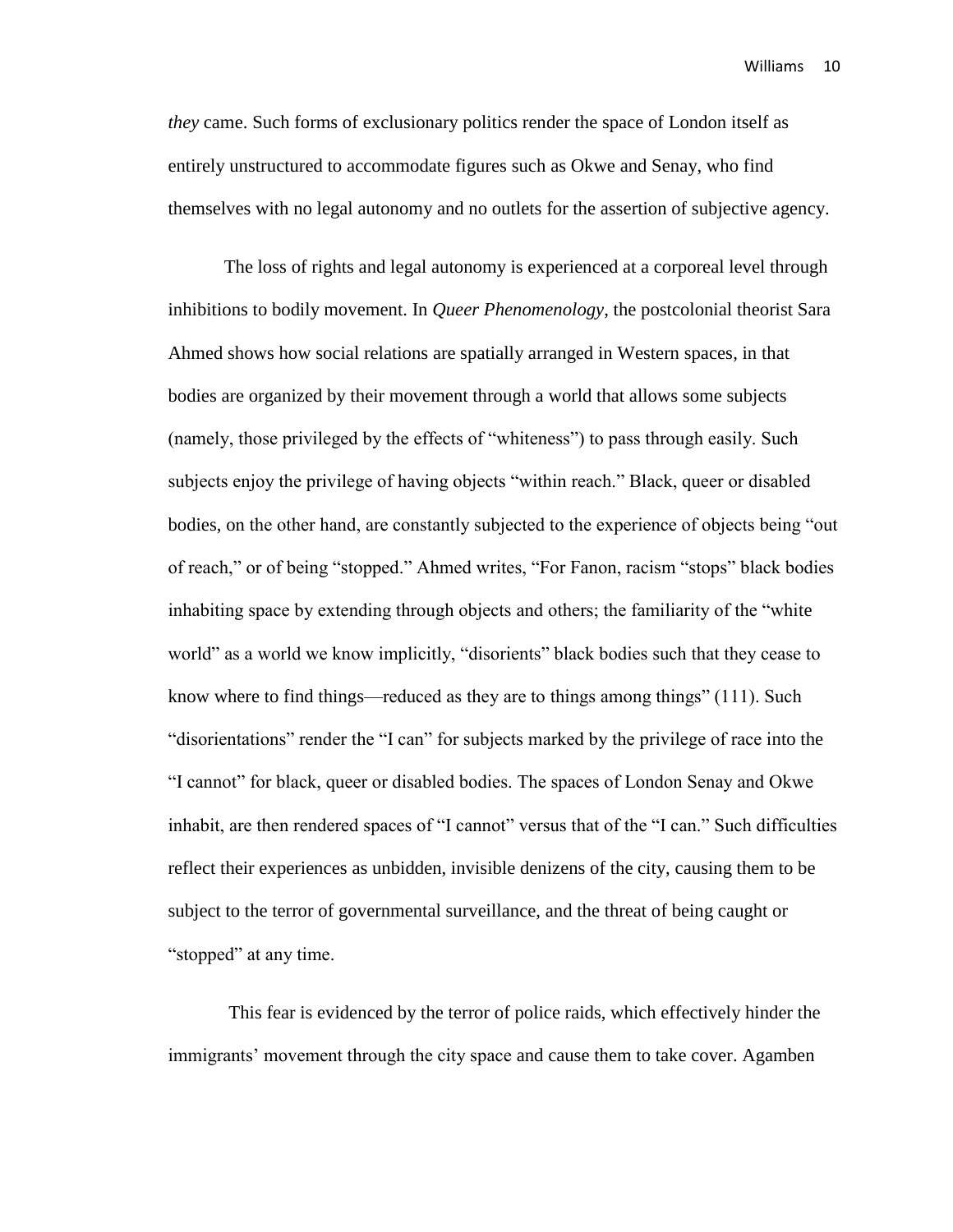writes, "The declaration of the state of exception has gradually been replaced by an unprecedented generalization of the paradigm of security as the normal technique of government." Such a system is on display in this film. In the underground society of illegal immigrants and legal refugees, who are exploited for cheap and free labor, the police wield their badges as a weapon under the guise of ensuring security for the more privileged. They seem to follow up on their appointments with Senay for the sole purpose of keeping her in a constant state of terror.

Senay is not permitted by the government to work, but she must work to survive, and in order to work, she is subjected to ritualistic sexual abuse at the hands of her boss in response to his threats to have her deported. Senay's boss threatens her, "If they find out you've been working, what will they do? They will put you in prison. And here, they mix the men and women. So, every night you will be raped" (*Dirty Pretty Things*). The effects of the reign of terror that characterizes the state of exception force Senay, thus, to occupy a position of living death, a condition which pushes her towards the belief that death no longer represents an end, but a mode of escape from the dehumanizing present. When Okwe reminds Senay of the probability of death for those who choose to undergo the organ removal surgery, she replies, "Then I will be free too" (*Dirty Pretty Things*). Such declarations illustrate the depths of Senay's despair and the increasing meaninglessness of life in the "state of exception."

In this state of exception, refugees and immigrants exemplify Agamben's idea of the *homo sacer*: "biologically alive but legally dead persons, situated in a limit zone between life and death, in which they are no longer anything but naked life and so can be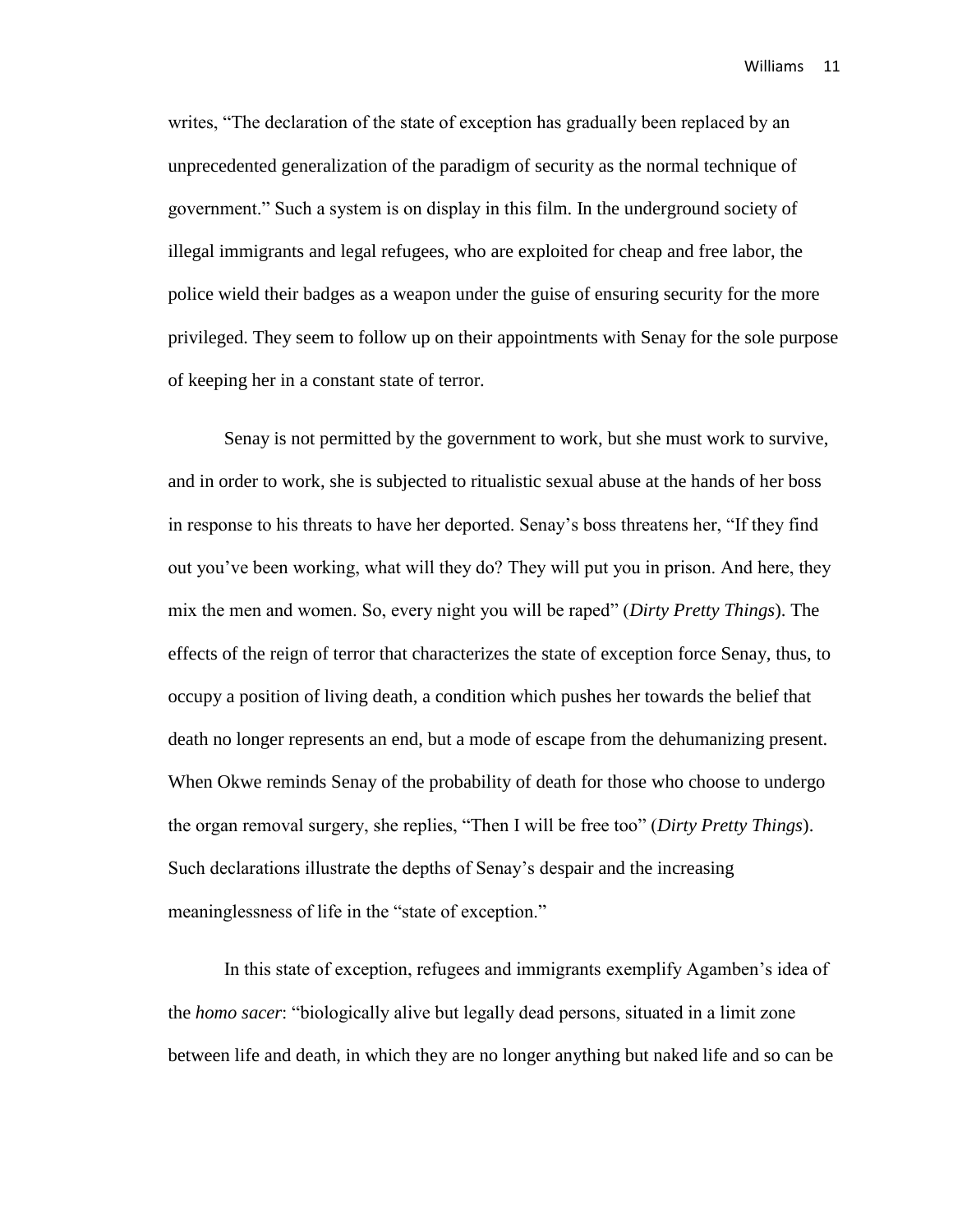killed without the commission of homicide" (Jones 18). This nonvalued class of the living dead can be used instrumentally for profit or financial gain. They can also be disposed of at any time with no threat of retribution or legal action. Near the beginning of the film, Okwe's friend reminds him, "I don't ask questions after eleven years here and I'm a certified refugee. You're an illegal, Okwe, you don't have a position here. You have nothing" (*Dirty Pretty Things*). This testimony again displays the effects of terror as the primary technique of governmentality in the state of exception; the expectation of the worst becomes a constant part of everyday life. For example, Okwe has never unpacked his bags in his apartment, constantly anticipating the threat of deportation back to Africa, a place he was forced to flee after being charged with the murder of his wife by the government, forcing him to leave his daughter behind. This demonstrates the impossibility of being-at-home in this space for Okwe and those who inhabit the same circumstance. In the state of exception, the expectation that the worst could occur at any time becomes the banal experience of the everyday. The threat of violence is felt immediately and viscerally.

The state of exception I am describing is characterized by its complete denial of legal recognition for immigrant or refugee peoples. Like Selvon's Moses and Galahad, Senay and Okwe exist within a community where they hold no rights and are legally unrecognized, forced into jobs that offer unending labor for wages that can barely purchase food and living quarters. These extreme circumstances result in a profound disillusionment for those immigrants who, fleeing from one place, find no refuge in their new environment. The actuality of cramped ghettos, bottom-level wages and racial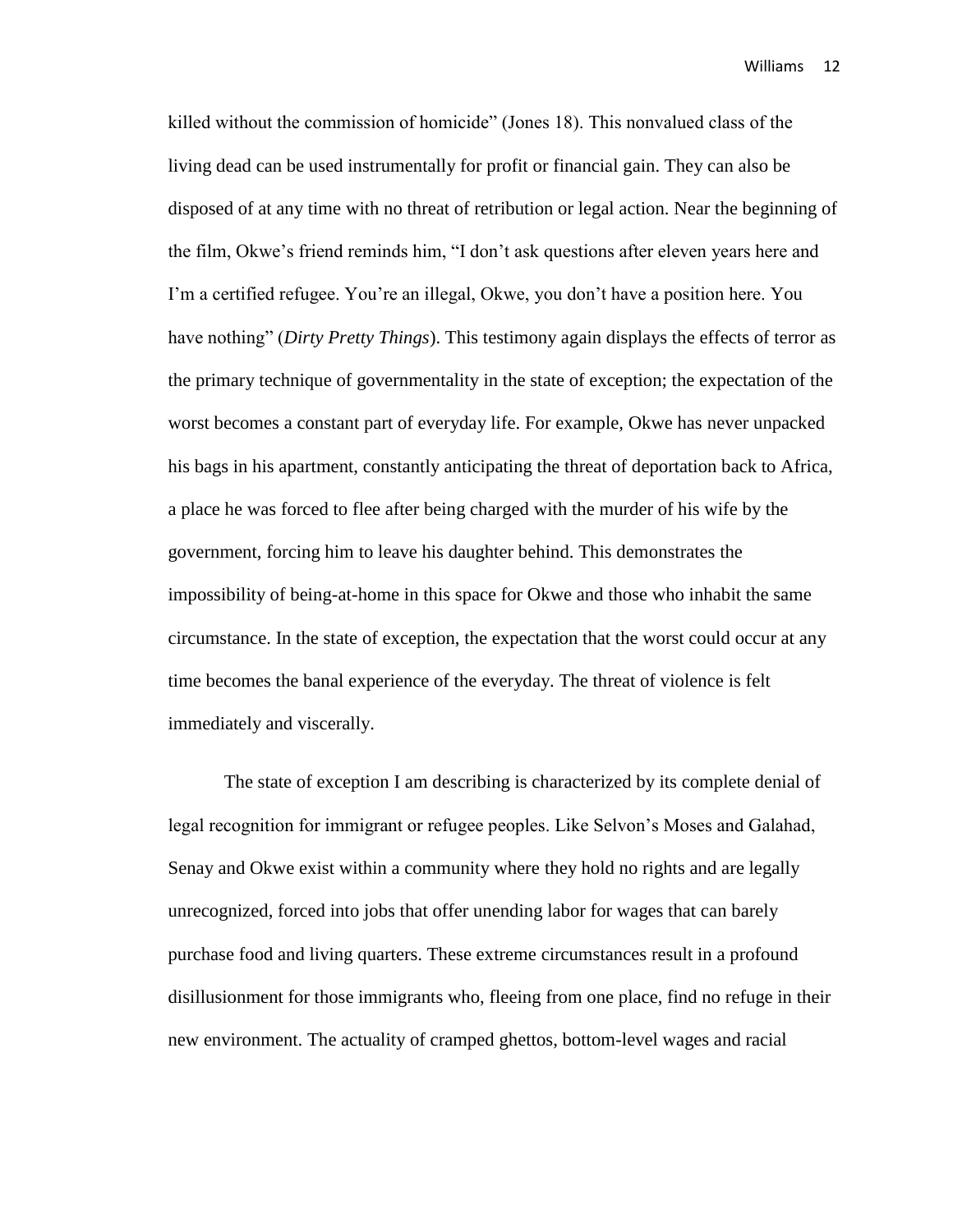discrimination, then, leads to an existence of extreme hopelessness and melancholy; this is a whole class of people who have been abandoned.

These conditions are emphasized by the mise en scene that Frears and cinematographer Chris Menges have created—the realist film uses a gritty, urban palette of cool grays and diegetic light that results in the feel of a documentary (a genre in which Menges has worked extensively). The splashes of bright, primary colors always serve a purpose, as in the violent red of the blood that severely contrasts the white of the toilet when Okwe finds the human heart disposed of in the hotel bathroom. Since the viewer will discover that the heart was a waste product of Juan's illegal organ surgeries, Okwe's discovery of the heart can be read as communicating the fact that "in relation to the nation-state, the illegal immigrant is waste" (Hinzman 5). In the spaces these immigrants inhabit, politics can no longer be envisioned within the "caring," pastoral regime of biopower. Instead, what we see is the prevalence of what Achille Mbembe calls the "necropolitical." Necropolitics, as defined by Mbembe, is the subjugation of life to the power of death. These immigrants, legally and politically either unrecognized or closely monitored and controlled, are worked to death—they exist as nonvalued forms of cheap or free labor, and as demonstrated in the emphasis on organ trade, can be seen as commodity only, hunks of meat and flesh rather than human individuals.

The stultifying effects of the devaluation of the subject are further emphasized by the consuming force of Okwe's continual work on his existence. Okwe works numerous jobs and is often seen chewing caffeine in order to stay awake; others continually remark that he will drive himself to death if he continues working so hard, further noting that in death, no one would notice his absence. Another 'illegal" or second-class citizen would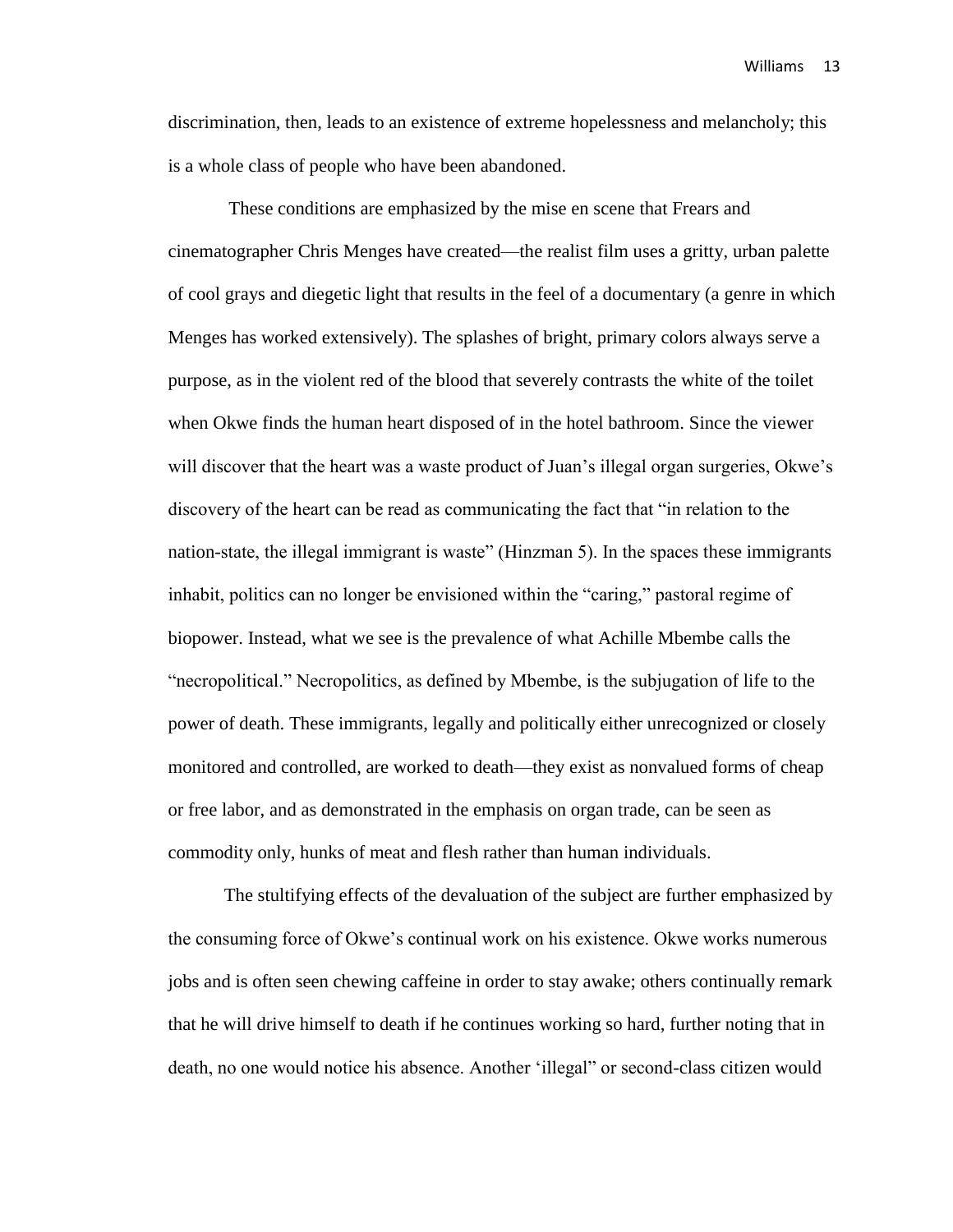volunteer for the completion of Okwe's menial tasks, and the system would continue with no recognition of Okwe's death—it would be business as usual. This horrific truth is again evidenced when Okwe tells Senay of the organ surgeries, "Because you are poor, you will be gutted like an animal. They will take what they want and leave the rest to rot" (*Dirty Pretty Things*). The implicit horror of such mutilations performed upon the body are discussed at length in Adriana Caverero's *Horrorisms*, in which she examines the phenomenon of mutilation and massacre implicit in torture and terrorism (from both the East and West) from the perspective of the victim rather than the perpetrator.

The organ trade depicted in this film is certainly one such example of the profound disregard of human life, a horrific violation that society attempts to ignore and obscure. Cavarero writes, "Exposed uniltaterally to vulnus [the wound that the other may inflict on it], the defenseless are the targets of a violent death that surpasses the event, atrocious in itself, of death, because it has degraded each of them beforehand from singular being to random being" (76). The contempt towards the life of a human subject expressed by Juan's operations denies the body any agency, denying the existence of the subject even as it still breathes; the extreme violence inherent in these mutilations is an ontological assault at the same time as it is a corporeal one. Senay, as victim, is under the threat of being "gutted" and transformed into a heap of dismembered, rotting flesh. When Senay agrees to undergo the operation, the effects (for her) of living in a constant state of "living death" are evidenced: she nearly becomes an "anti-subject"<sup>5</sup> as her subjectivity is nearly (but not quite) annihilated.

<sup>&</sup>lt;sup>5</sup> Lauro and Embry, 10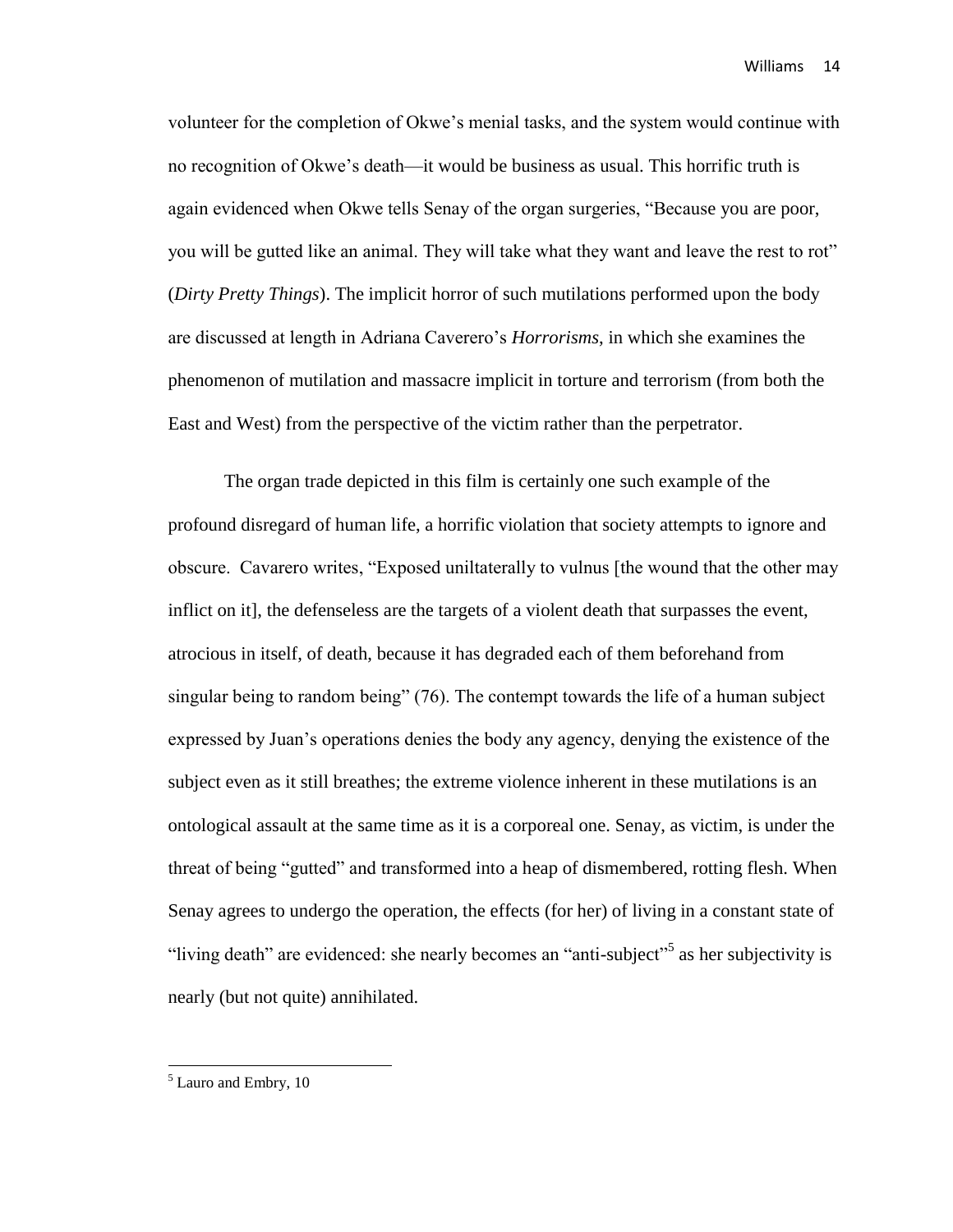At this point, Senay seeks expression of agency in a transcendent fashion, denouncing the system that produces death—later, her rhetoric will transform as she becomes a signifier for the potentialities of violent resistance. Since Senay is gradually represented as a symbol of resistance, she often takes a derisive or incredulous attitude towards Okwe's general submission to "the way things are." Okwe's experience is reminiscent of Quentin Meillasoux's work on the temporality of post-emergency economies, termed the "glacial world—the evacuation of human subjectivity as it recedes in the face of a universe that is, demonstrably, indifferent to both human and zombie struggle" (Boluk 13). In the "glacial world," time no longer marches on, but instead "lurches," transforming everyday existence to an experience, at a phenomenological level, of meaningless repetition—as discussed with Moses in *The Lonely Londoners*, every day that passes appears to be no different than the one that came before. Okwe's constant usage of caffeine bestows upon him an animal-like quality, nearly mindless as he moves through the numbing everyday routines that have effectively crushed his will to effect change. His constant engagement in soul-sucking, vampiric labor has granted him a beast-like quality, inhabiting the role of the less than human "other" in the here-and-now of London<sup>6</sup>

<sup>6</sup> Marx and Engels use the metaphor of the vampire when discussing capitalism in The Communist Manifesto. Marx uses the zombie metaphor in order to reveal the vampire as a simultaneous demonstration of the possibility of capitalism while also a warning against it. Though some have argued that Marx was simply employing a rhetorical literary device that played on irrational beliefs of his time, it now seems clear that his actual goal was to emphasize the central dialectic of capitalist production: the distinction between living and dead labor. Mark Neocleous provides a useful analysis of this metaphor in his article "The Political Economy of the Dead: Marx's Vampires." *History of Political Thought* XXIV. 4 (2003)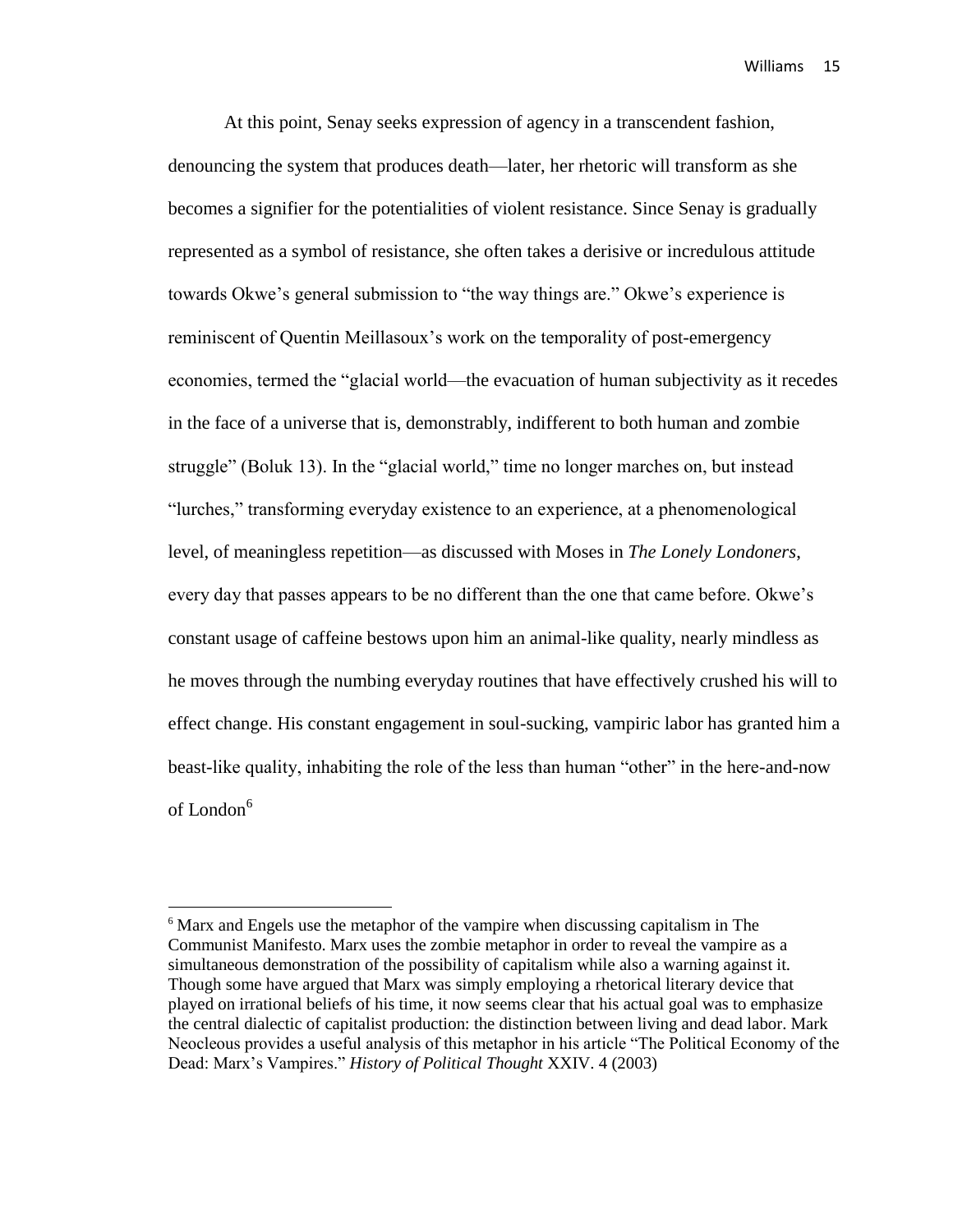For most of the film, Okwe represents a resigned subject who has, if not accepted his station in life, accepted his inability to overcome his circumstances. This resignation has resulted in an everyday condition in which profound awareness of the cyclic banality of immigrant experience is accompanied by the strong belief that change will not and cannot occur. Achille Mbembe provides a description of such a state of inertia in *Out of the World*: "How, in such circumstances, does one experience not only the everyday but the *hic et nunc* when, every day, one has both to expect anything and live in expectation of something that has not yet been realized, is delaying being realized, is constantly unaccomplished and elusive?" (201). Okwe is a man who has been going through the motions, literally sleepwalking like a zombie. It is the actions of Senay that begin to slowly wake him up, making the experience of life seem immediate and vital once again. She suggests that, in emergency spaces, it is better to face the risk of death than to continue within a structure of time that seems to mean nothing at all, to be simultaneously never-ending, yet never moving.

In contrast to Okwe, Senay is also shown as perhaps the character of the most profound resilience and courage even though the forfeit of her dignity and power occurs in the most grotesque manner. She is forced into sexual subjugation at the hands of her sweatshop boss, remains under constant threat of deportation, yet demonstrates the astonishing capability of the body to express incredible agency. The potentialities of corporeal resistance that Senay exhibits have been demonstrated under the regime of the Holocaust and American slavery. Mbembe writes of the American slave, "Breaking with uprootedness and the pure world of things of which he or she is but a fragment, the slave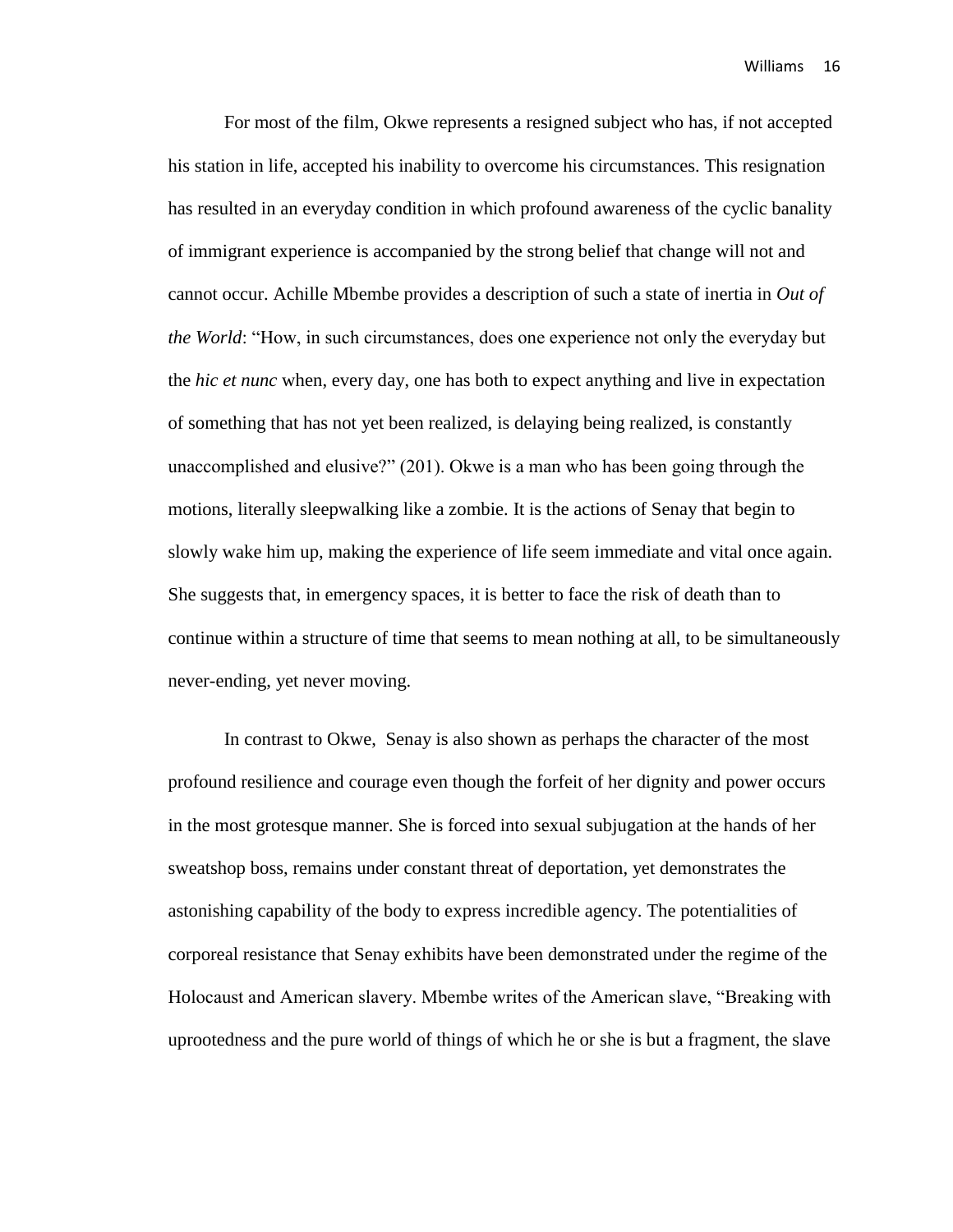is able to demonstrate the protean capabilities of the human bond through music and the very body that was supposedly possessed by another" (Necropolitics 22). The expression of agency through the recognition of one's own physicality is a necessary component of maintaining the self under the state of exception; it allows Senay the opportunity to continually re-orient and re-center.

Though it is implied that the sexual abuse she undergoes at the hands of her boss is prolonged and perhaps even mechanized, she eventually gathers the strength to, as she says, "bite. This time, I bit" (*Dirty Pretty Things*). This is an overt demonstration of physical resistance; Senay writes herself into history, and wills herself to be seen through this act of violence against the anti-human that is her boss. After the audience views the first sexual assault, Senay is discovered by Okwe dancing to Turkish music, frantically and desperately attempting to find meaning and orient herself through the gesticulations of her own body. These physical expressions are Senay's attempts to find a way to "live on" in a world that has profoundly disappointed her. Later, the extremity of Senay's eventual desperation is emphasized by her willingness to sacrifice her body, which has asserted itself as an incredible corporeal agent of resistance. However, she continues to attempt to invert the limiting power structures enforced upon her in a multiplicity of subtle ways, even when the opportunity for meaningful resistance seems futile.

When Juan demands that she is to again submit herself to sexual degradation in order to undergo the surgery (and therefore a chance at obtaining a passport), she refuses to allow the entire act to occur entirely on his terms. Juan, aware of her status as an unmarried Muslim woman, and a virgin (she had not been penetrated by her sweatshop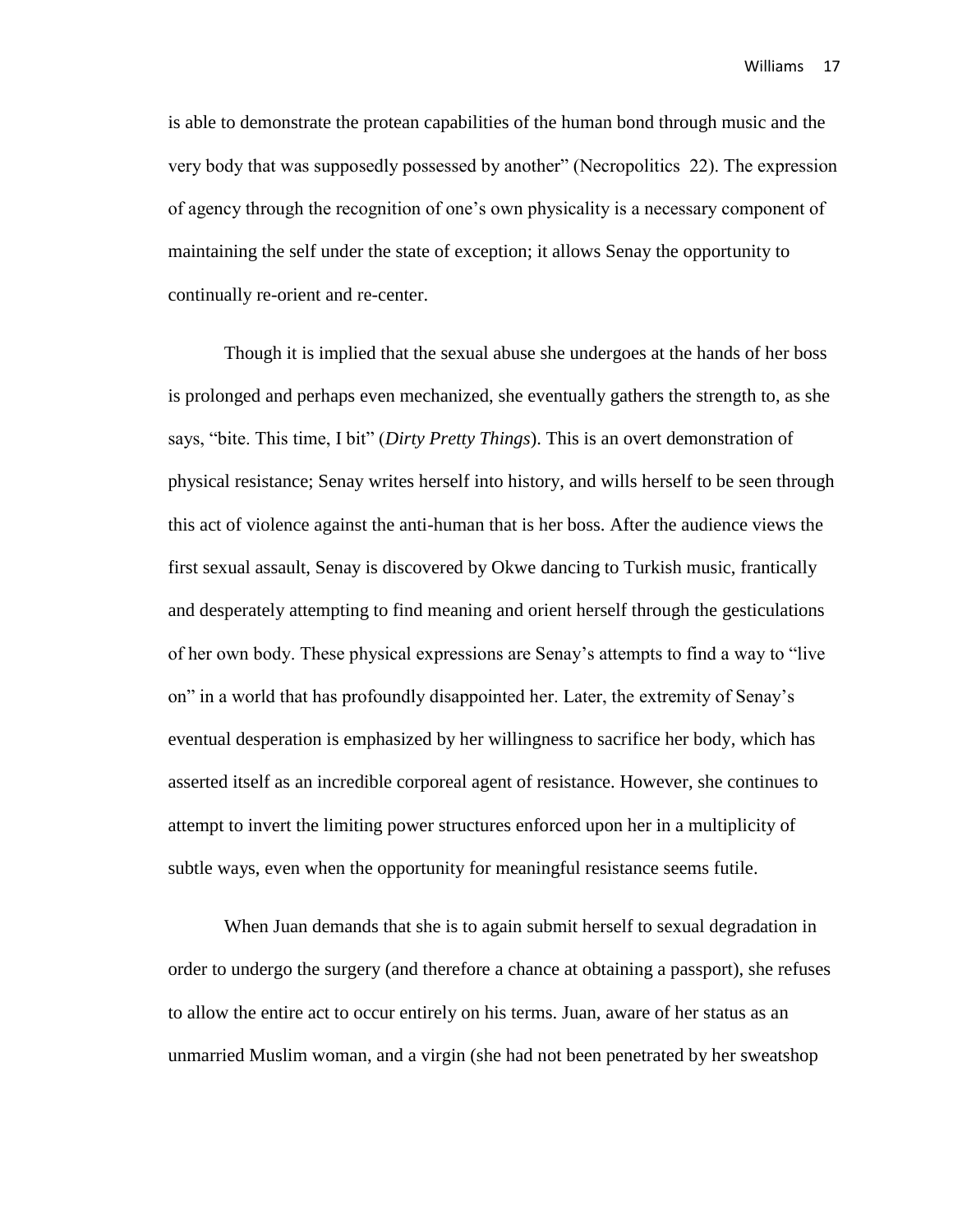boss) tells her "I want the whole thing. Take it or leave it" (*Dirty Pretty Things*). Senay's reply is a devastating declaration: "You do not see me. You just do. Take it or leave it" (*Dirty Pretty Things*). She literally renders the power of his gaze ineffective by disallowing him from viewing her body, and her pain, in the light, but she also makes a greater point: he, like so many others in the society she exists within, does not recognize her as a human being. He sees her only as a disposable commodity meant to serve a purpose, be it sex or the potential for monetary gain.

Senay's experience as a victim of sexual brutality, as well as her eventual retribution mark her as an exemplification of the postcolonial critic Ranjana Khanna's figure of the woman that "haunts, cuts through and indeed exposes what Theodor Adorno called "the damaged life," moments of justice even as they seem to be elided by the mechanisms of law and language that are present and that seek compensation and closure" (Khanna 7). Though the "exceptional" system would resign Senay's experiences to Khanna's "dustbin of history," and her terror and injustice (as well as the terror and injustice of thousands of other women) goes unnoticed and uncompensated, her inability to remain silent and passive still haunts whitewashed narratives of immigrant experience. Hers is a narrative that would essentially be "cut," (just as sequences in film are cut and then sutured together to create the effect of a continuing narrative<sup>7</sup> but Senay insists on

<sup>&</sup>lt;sup>77</sup> As Khanna notes, in cinematic terms, to cut "is to splice together two shots from different time and space configurations, the cut itself is the edge that belongs neither to one frame nor to the other" (5). She uses this metaphor in order to discuss the narratives that are left out of history, such as her example of the Algerian mother Kheira, who was systematically gang-raped for over several months by thirty to forty French soldiers in an internment camp southwest of Algiers in 1959. Such relegated experiences give way to myths and rumors that haunt the edges of society without entering into official accounts.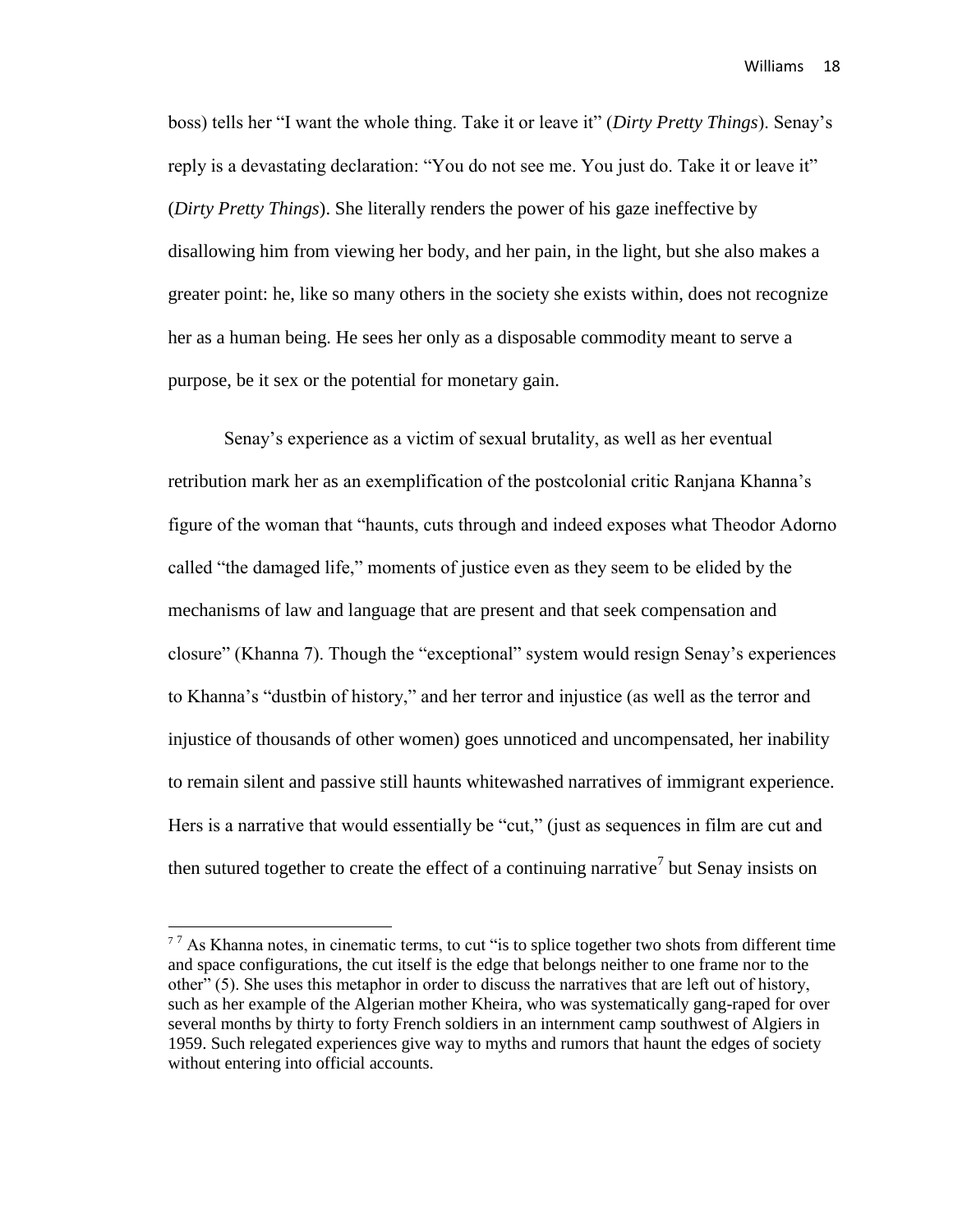making herself visible through acts of retribution and corporeal resistance. Senay's statement is reinforced by Okwe's reply upon being asked by a businessman why he had not seen them before; Okwe says, "Because we are the people you never see" (*Dirty Pretty Things*). With this statement, he also asserts himself and Senay as figures that had previously remained unseen, but can no longer be ignored.

Senay's willingness to participate in the organ removal surgery shows that, in extreme circumstances, such as those existential states where the subject experiences death-in-life, death itself can be an act of agency, a symbolic path undertaken towards the attainment of freedom. However, neither Senay nor Okwe become the figure of the martyr, unlike the protagonist in *Children of Men*, whose sacrifice takes on the sign of the future, dying to ensure the possibility that the "new" (in this sense, the newborn child) can live, creating hope for history out of the apparent negation of death. Conversely, Senay and Okwe survive by accomplishing an act of violent agency, drugging the ringleader Juan and removing his liver for the money to escape. Senay and Okwe, as Sara Ahmed suggests "regather their experiences in order to rise up: "By accounting for the "I cannot," for the body that is stopped or held up, we also attend to the condition of possibility for the emergence of a collective form of activism. We act by collecting together such moments of being held up and held back" (155). Okwe and Senay's combined experiences give them the strength to take action in a way that would not have been possible for them alone, and demonstrate one mode of the production of hope in emergency spaces. The film can be viewed as treating the banding together of its protagonists towards collective activism as a predictable revenge narrative. However, this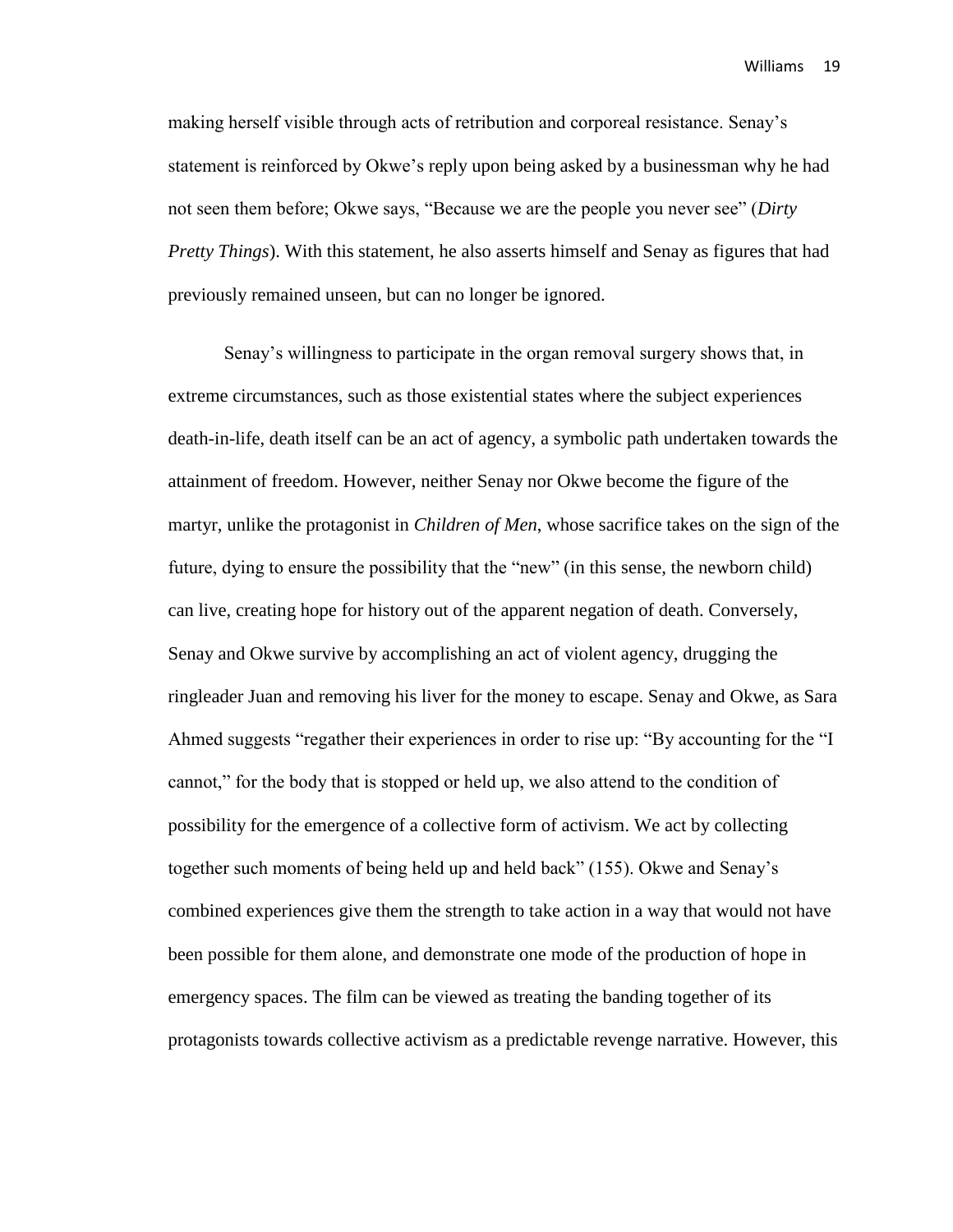act of collectivization can also be read on a much more complex register. By experiencing the collaborative warmth of collectivity, the subject can "gather" the strength to participate in resistance, motivated by the sudden realization that a (different) future may be possible. In spite of this optimistic depiction of the potential for disenfranchised groups to "regather" and participate in resistance, the conclusion of the film ignores the more challenging implications of Okwe and Senay's violent action.

Though the ending may seem overly neat and typically cinematic, it is not a traditional "happy" ending. In order to obtain the means to leave London, Okwe has to "play dirty," participating in corruption as a means to an end, therefore giving up the moral superiority that kept him supposedly "human" throughout his years in London. Juan's reply to Okwe's eventual agreement to perform the surgery is "Well holy shit, Okwe, so you are human," suggesting that moral superiority in emergency spaces is futile (*Dirty Pretty Things*). This awakening leads to an act of violence which mars the neatly resolved ending with serious implications that remain unacknowledged. Is it possible to achieve productive forward movement without incredible violence? Like Sartre's famous proclamation that violence is the only means of real historical change, this film seems to suggest that such radical acts are necessary in the state of exception, and that perhaps violent acts can represent the mastering of one's own destiny. Like Walter Benjamin's idea of "divine" violence, they have the potential of blasting an alternative route through the continuum of history—they represent a leap into the dark and also a willingness to embrace the risks of futurity. The threat of the violence carried out by these figures is always in excess of the real violence Okwe and Senay can perpetrate—their violence is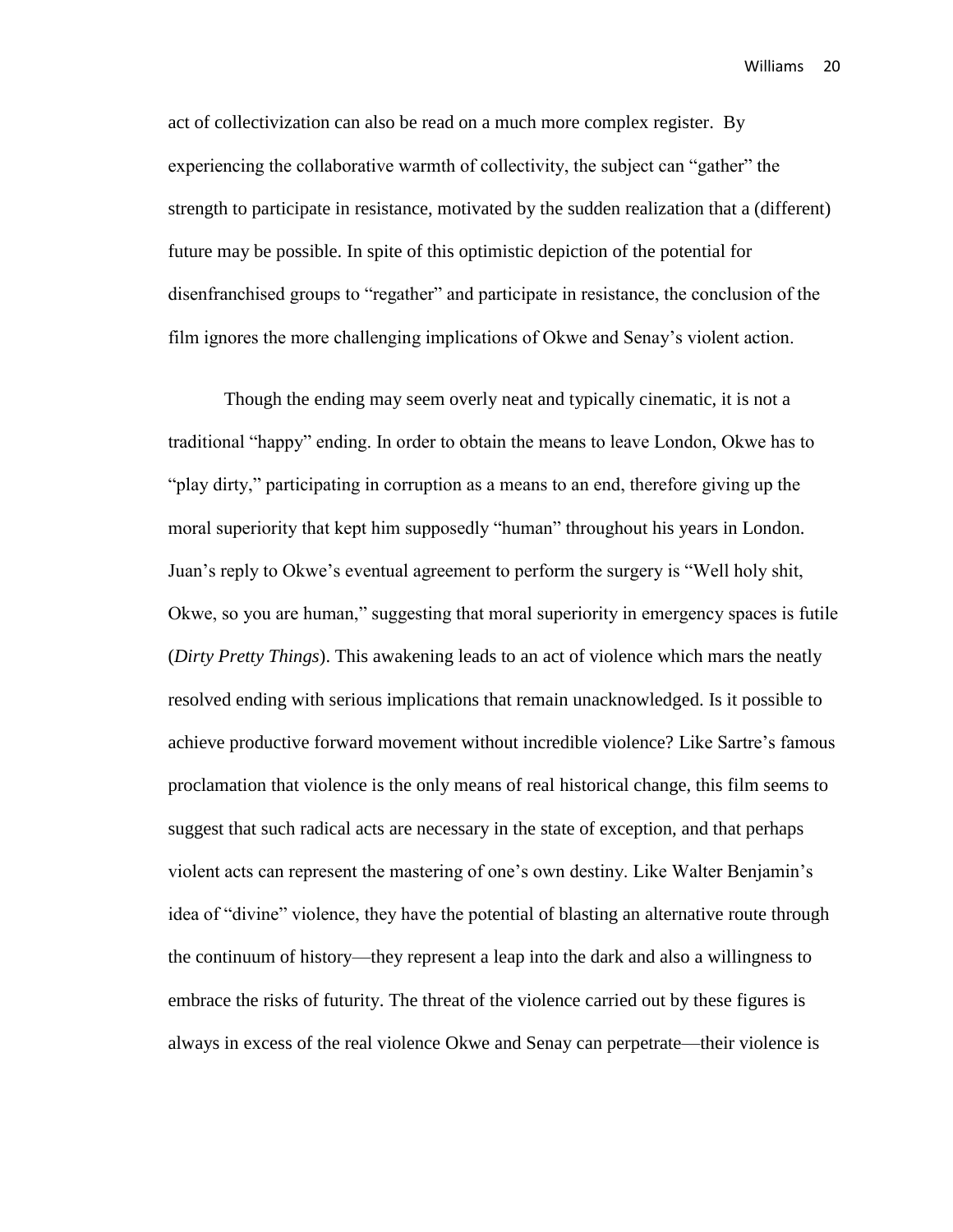created by the system **(**it has been produced in and by western hegemony**<sup>8</sup> )** and, as such, is a signal of what may come. Violence, in this sense, becomes an incredibly hopeful harbinger of change for the counter-narrative of the oppressed, but an overpoweringly threatening sign of destruction for the political status quo: a threat that must be stamped  $out<sup>9</sup>$ 

This dialectic then, perhaps explains the film's readiness to celebrate the "divine" violence these characters demonstrate-- indicating that in this circumstance, the mere fact of "living" represents greater violence, while the concrete act of "living on" after the violent act can herald an alternative redemptive reality. Hannah Arendt has theorized that the process of taking "action" is the means through which the subject can insert itself into the world, fulfilling the promise implicit in the act of being born. <sup>10</sup> She writes, "With word and deed we insert ourselves into the human world and this insertion is like a second birth, in which we confirm and take upon ourselves the naked fact of our original physical appearance. This insertion is not enforced upon us by necessity, like labor, and it is not prompted by utility, like work" (116-117). Therefore, their ethically problematic actions at the end of the film do not represent a submission to the values of the horrific spaces they find themselves in, but instead represent the potentiality for a new beginning and the conscious decision to seize life through the assertion of "action" in the sense that Arendt has defined.

 $\overline{a}$ 

 $8$  Kawash, 240

 $9^9$  Samira Kawash notes that the modern day terrorist serves a similar function in contemporary society, representing a "spectral violence," that is always in excess of its material effects, and is not "containable, specifiable nor localizable" (240).

 $10$ <sup>0</sup> Though it must be noted that Arendt objected to the violence she felt that Fanon and Satre "glorified," her theory of "action" and *natality* is oft-appropriated to exemplify the way in which subjects fulfill their destinies by creating change and creating a new "hope for history" out of asserting individual agency—an act that sometimes necessitates violence.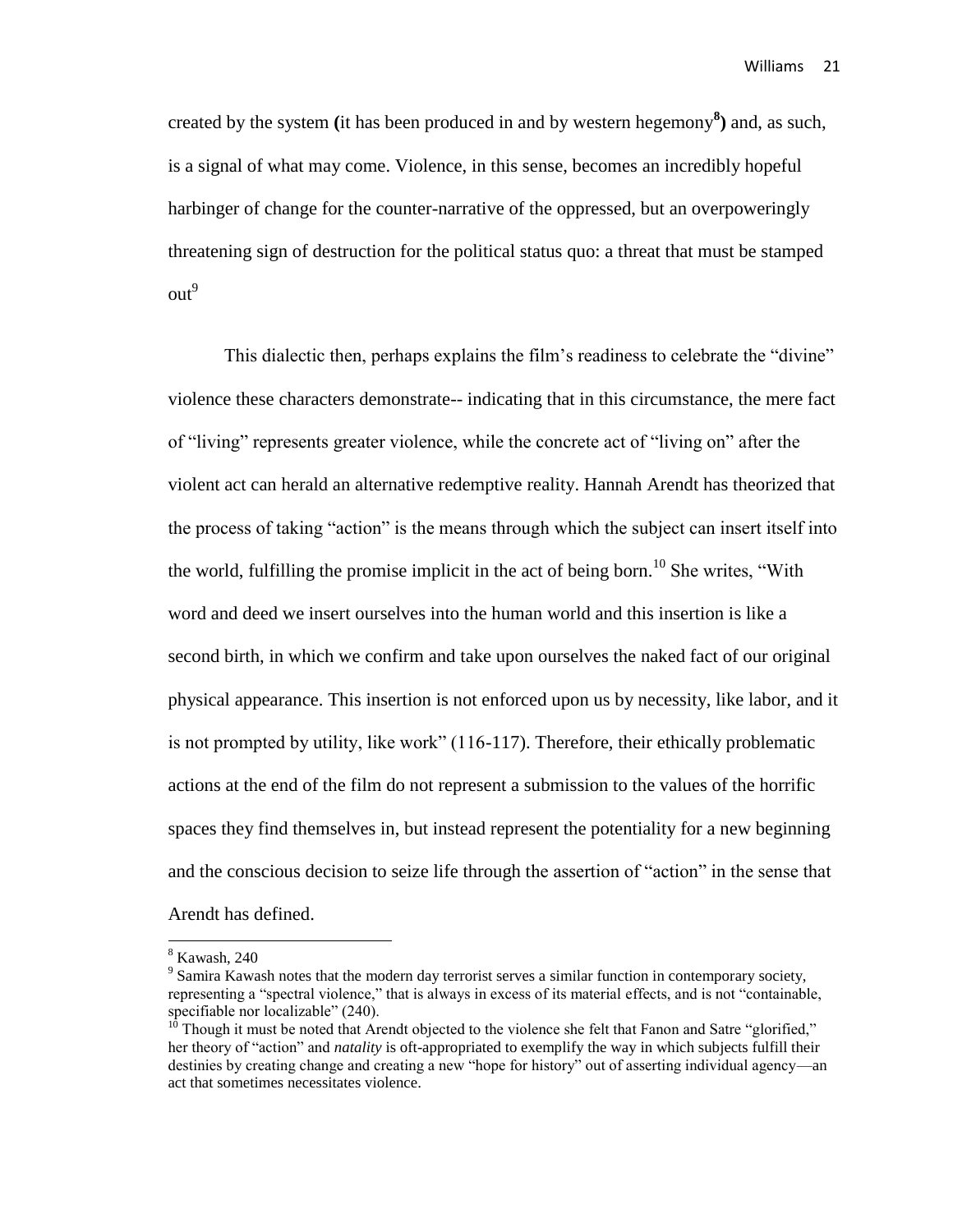The capacity of hope is comprehensively discussed by Bloch, who also considers hope's inherent promise of inducing action. He writes, ""As long as man is in a bad way, both private and public existence are pervaded by daydreams; dreams of a better life than that which has so far been given him. In what is false, and the more so in what is genuine, every human intention is applied on to this ground" (Bloch 6). Senay, and eventually Okwe, continue to "hope beyond the day which has become," and this tendency to imagine a specific future that may eventually occur drives their gradual transition towards radical action. Senay dreams throughout the film of reaching New York, "daydreaming" about a place with "lights in the trees" where she can be free from the trials of everyday life she experiences in London. Okwe suppresses dreams of being reunited with the daughter he had to leave behind, attempting to bury his hope under a façade of resignation and repressed rage. Though Senay eventually realizes that her dream had been idealistic, she nevertheless pursues the very course she had imagined taking so many times, fulfilling the promise of her dreams, and the action that gave her the means to explore them. This perception of hope as a necessary component of every human undertaking is complicated by the infertility experienced by the population in *Children of Men*, but the possibility of imagining (and achieving) individual or large scale change emerges as a driving force in both films discussed here.

The final frames of the film flesh out these themes of hope and action in order to more explicitly express these subjects' futural gaze in spite of all they have experienced. The film ends with Senay and Okwe going their separate ways at the airport, though not before they finally voice their true feelings towards each other for the first time. Even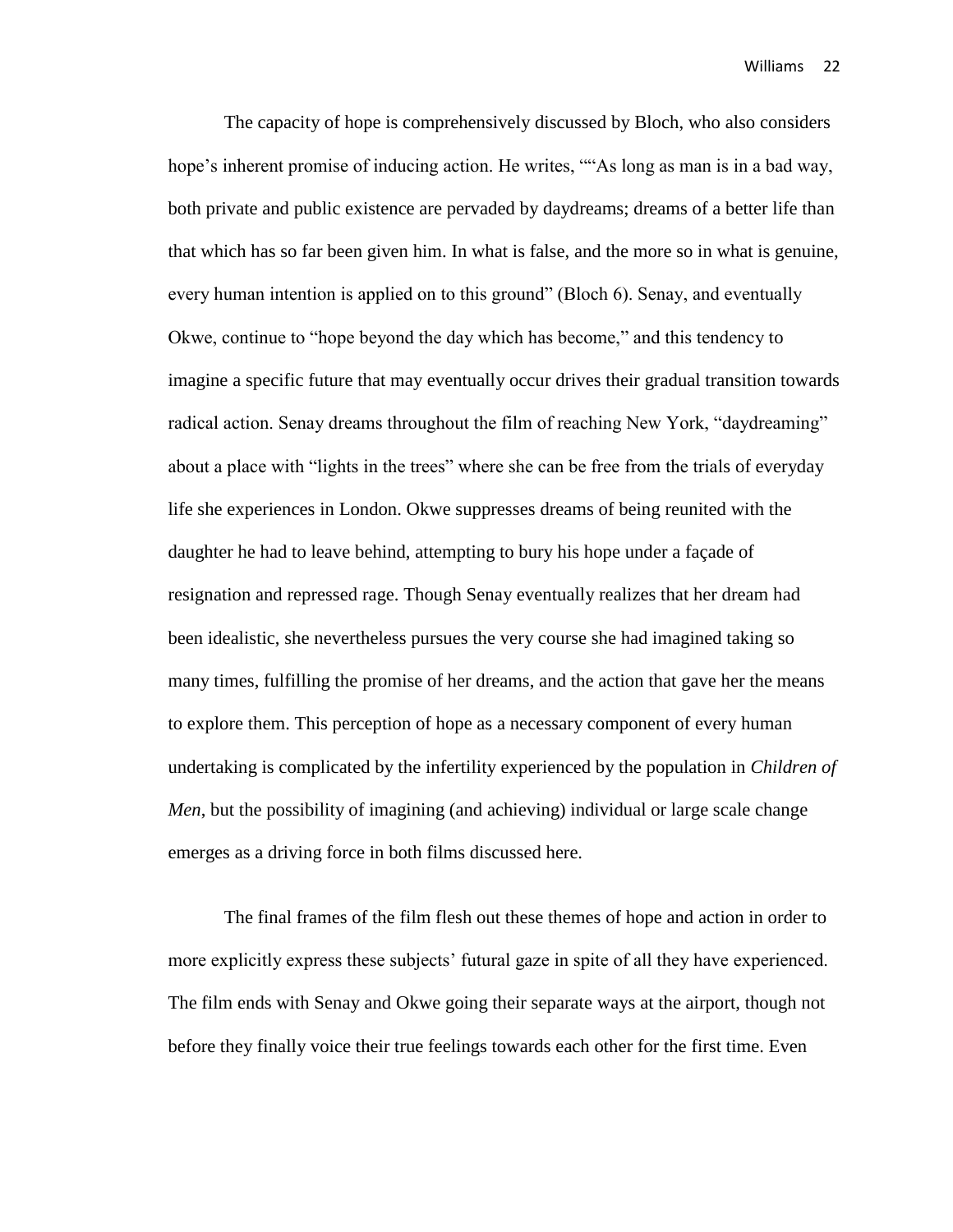though they must separate, their continued existence is rife with the hope of a new beginning, in which they have gained the potential to experience a life in which the constant threat of death feels less immediate, and love and friendship are possible. In the environment of their shared apartment in London, prioritizing love over the act of simply surviving was an impossibility—however, Okwe's interactions with Senay are the sole instances in the movie in which he appears life-like, signaling the importance of such connection for his continued existence. Amit R. Baishya, in his article on guerrillas who are abandoned in spaces of emergency, has discussed the functional role of "ordinary" emotion in postcolonial narratives, such as the mutual trust and affection that builds between Senay and Okwe in the exceptional emergency space. He writes, "ordinary" feelings like love, friendship and trust can still sustain horizons of hope and orientations towards futurity, even when any semblance of a recognizable form of life…dissipates in zones of emergency" (1). In this way, the construction of interpersonal bonds represents a significant expression of continued humanity for "abandoned" subjects, becoming another representative of the imaginative capacity of hope as already discussed. Aesthetic decisions regarding the film's cinematography also reflect the desire to emphasize the ability of love or hope to bloom even in the most torturous or mundane of circumstances; the warm yellow light of the hotel sconces or the bright daylight streaming through the airport windows as Okwe and Senay embrace occasionally pierce the dark blacks and greys of the film's mise en scene. These decisions continue to reinforce the idea that, in the state of exception, "ordinary" feelings like love sometimes *become* extraordinary in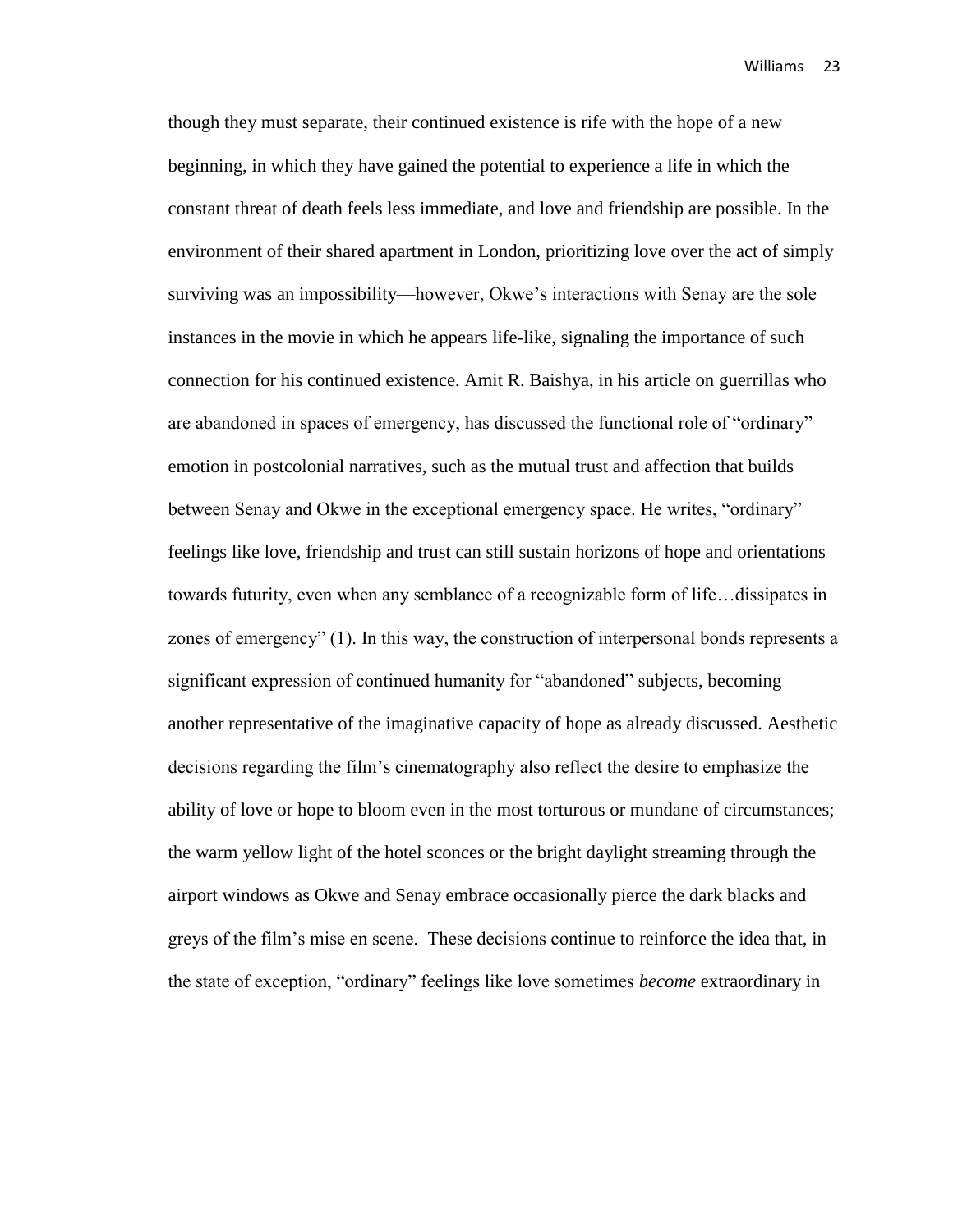their ability to reveal an implicit hope that seems to regenerate a futural outlook and an opening up of possibility. $11$ 

This renewed possibility is demonstrated both by Senay's departure for New York, and in Okwe's joy and incredulity at his forthcoming reunion with his daughter the final frame of the film shows Okwe tearfully calling her on the phone to assure her of this homecoming, indicating that the film ultimately places its faith in the future generation (who always signal the ultimate expression of hope). Though Okwe could have followed Senay to America, he chooses to forfeit the chance for an easier life in favor of raising a child who may not have to know the same injustices that Okwe himself has suffered. Arendt writes, "The new always happens against the overwhelming odds of statistical laws and their probability, which for all practical, everyday purposes amounts to certainty; the new, therefore, always appears in the guise of a miracle" (178). Again, Okwe's ethical decision at the end of this film reflects the hope for something new and "miraculous" to come into the world by the opening up of original paths for the next generation. This hope for history contains implicit faith, a position asserted much more explicitly within the allegorical framework of *Children of Men.*

# **Political Fertility and the Necropocalypse: the Forfeit of Life towards Hope of History**

In contrast to *Dirty Pretty Things*, which is set in the London of its release date in 2002, *Children of Men* depicts a post-apocalyptic vision of a future London. However,

<sup>&</sup>lt;sup>11</sup> Thinkers like Hardt and Negri and Lauren Berlant have also been turning to a consideration of the nonsovereign aspects of love in their recent work.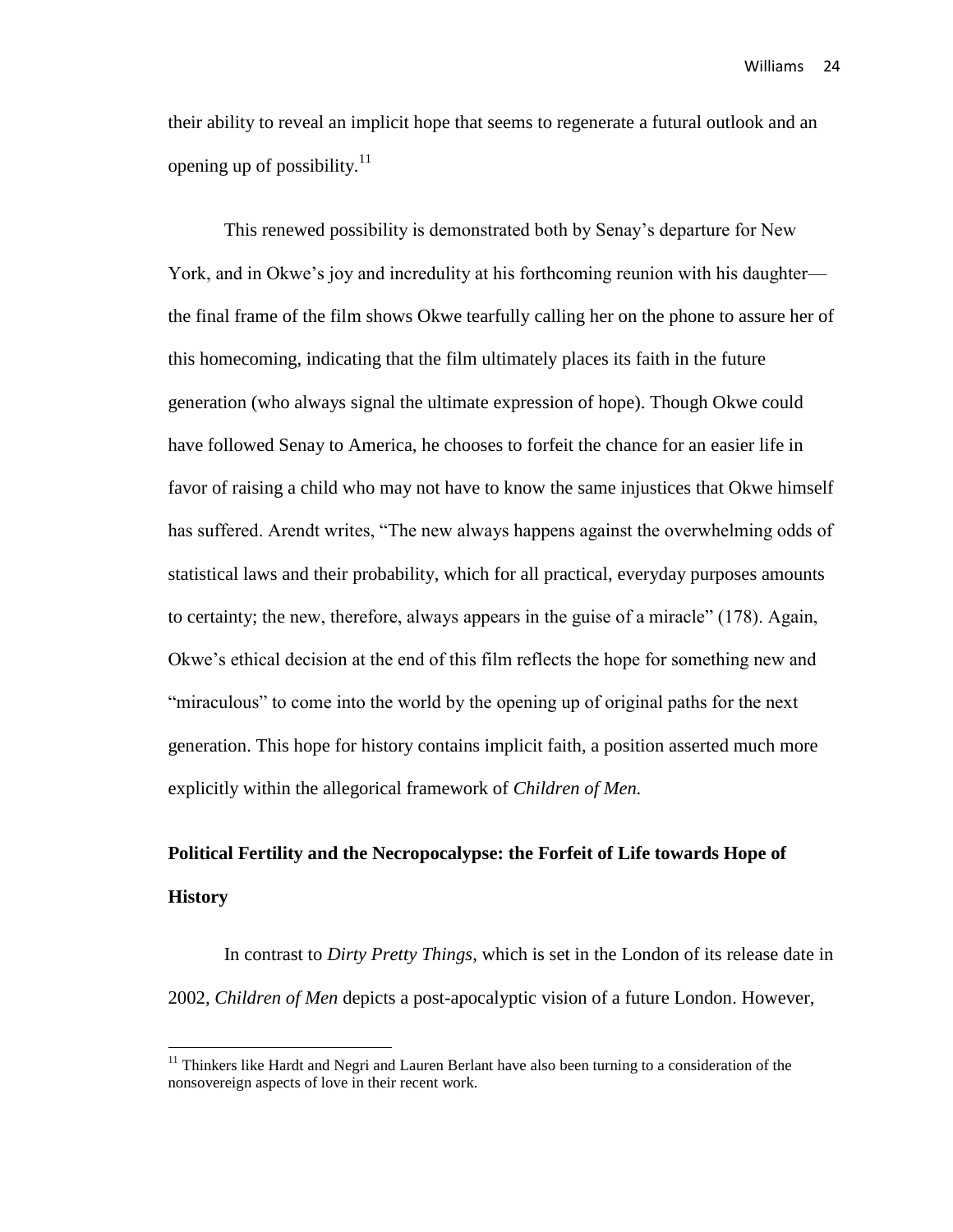the locations look remarkably similar in both films. These depictions of the future illustrate a bleak landscape where the same issues of mobility, autonomy and "living on" discussed earlier have become increasingly difficult. As such, these visions of the future can be viewed as an allegorical depiction of the sort of normalized, invisible violence London's working class and immigrant society is already experiencing. At the same time, the film also depicts such spaces as a representation of terror tactics deployed in modern states of exception like Guantanamo Bay and Nazi concentration camps.

*Children of Men* has been read by critics such as Anirban Kapil Baishya as a representation of the haunting after-effects of Britain's memory of colonialism, as well as of the traumatic residues of images of war, violence and destruction. Such readings suggest that these catastrophic memories, characterized by "nightmarish" images of emergency spaces such as those of Nazi death camps and Hiroshima, inhabit the present consciousness in the here-and-now. In these emergency spaces, human figures were relegated to the status of bare life itself, like the individuals shown inhabiting the refugee camps in the film. Slavoj Zizek views the film as a pointed critique of the tyranny of twenty-first century democracy, noting that the enemy here is not "uniformed totalitarian bureaucrats, but enlightened Democratic administrators", identifying the film as a science fiction version of current reality (2). He discusses the social realities that this film makes visible: in the "post-political" world of the here-and-now, the most legitimate sources of conflict have become cultural, racial or religious. On the other hand, the postcolonial critic Donna Jones views *Children of Men* as a text revolving around the gradual awakening of the central character from a state of living death towards life itself,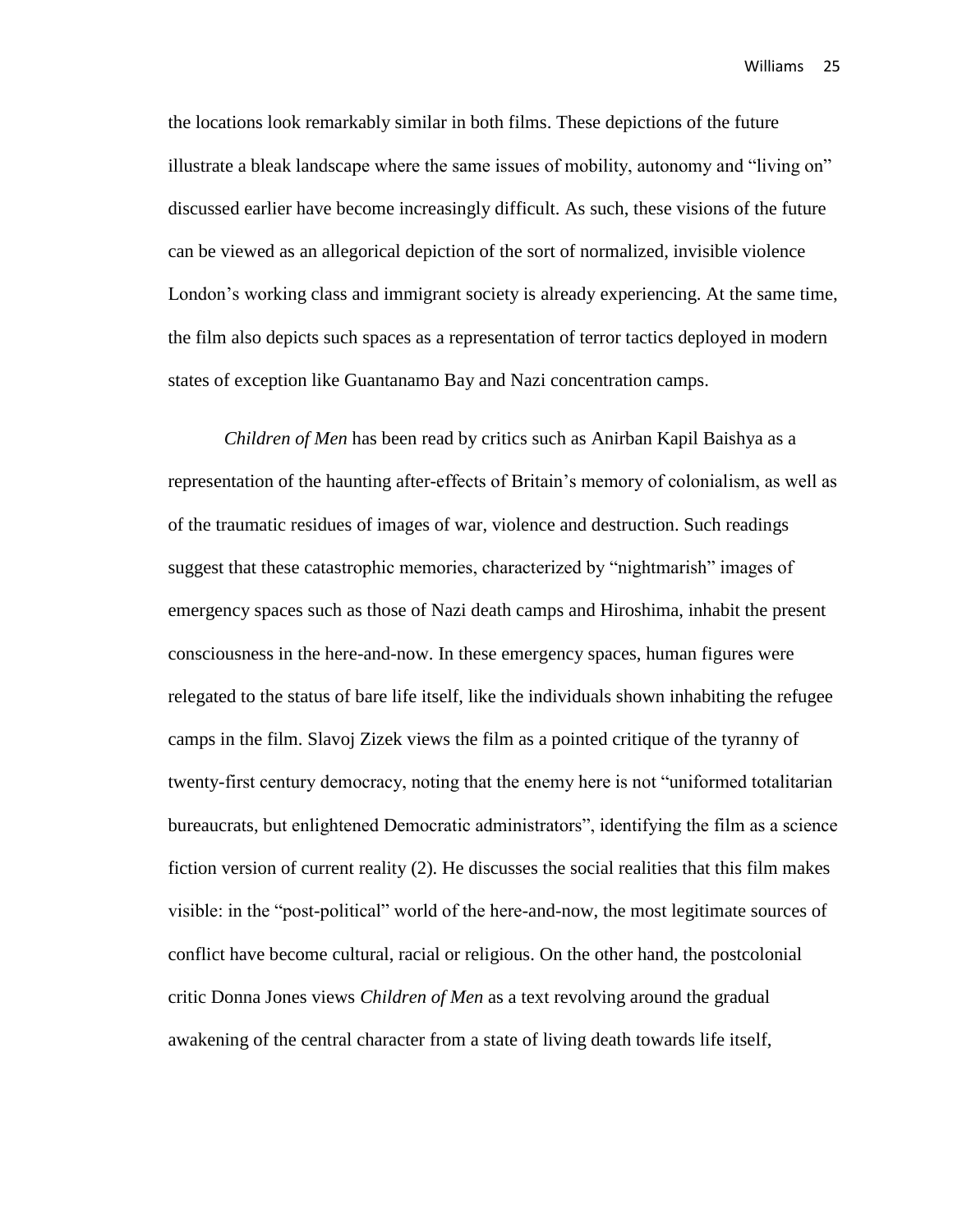culminating in the willing sacrifice of his life towards the assurance of the new life that will bear his name.

In this section, I plan to expand on Jones's fragmentary comments on the film. *Children of Men* is set in the year 2027, in a London that resembles the current reality, rather than exhibiting typical futuristic science fiction filmic tropes (flying cars, high-tech gadgets, etc.). In this future, humans have been rendered infertile, a condition for which the film offers no explanation. The protagonist, Theo Faron (Clive Owen), is shown as leading a completely meaningless life, existing in a state of despair and absolute nihilism. Through a series of events, Theo learns of the existence of the world's first pregnant woman in seventeen years, Kee (Claire Hope-Ashitey), and is designated as a guardian for her, meant to safely escort her to the near-mythical Human Project, a group of scientists dedicated to curing infertility who reside in the Azores of the North Atlantic. Many of their companions are either taken or die along the way, including Theo's exwife Julian (Julianne Moore) who suggested that he volunteer for the task. Eventually, Theo and Kee are taken into a refugee (or "fugee" as they are referred to in the film) camp as false prisoners, and must navigate their way through a full-scale battle between the fugees and the British army in order to reach the water off the shore of Bexhill, where the Human Project ship will be waiting. At the end of the film, it is revealed that Theo was shot in the chaos, yet, as he dies, the lights of the Human Project ship are seen in the near distance. Near death, Kee tells him she will name her child Dillon after the son he and Julian lost to a flu pandemic in 2008. The credits roll over the sound of children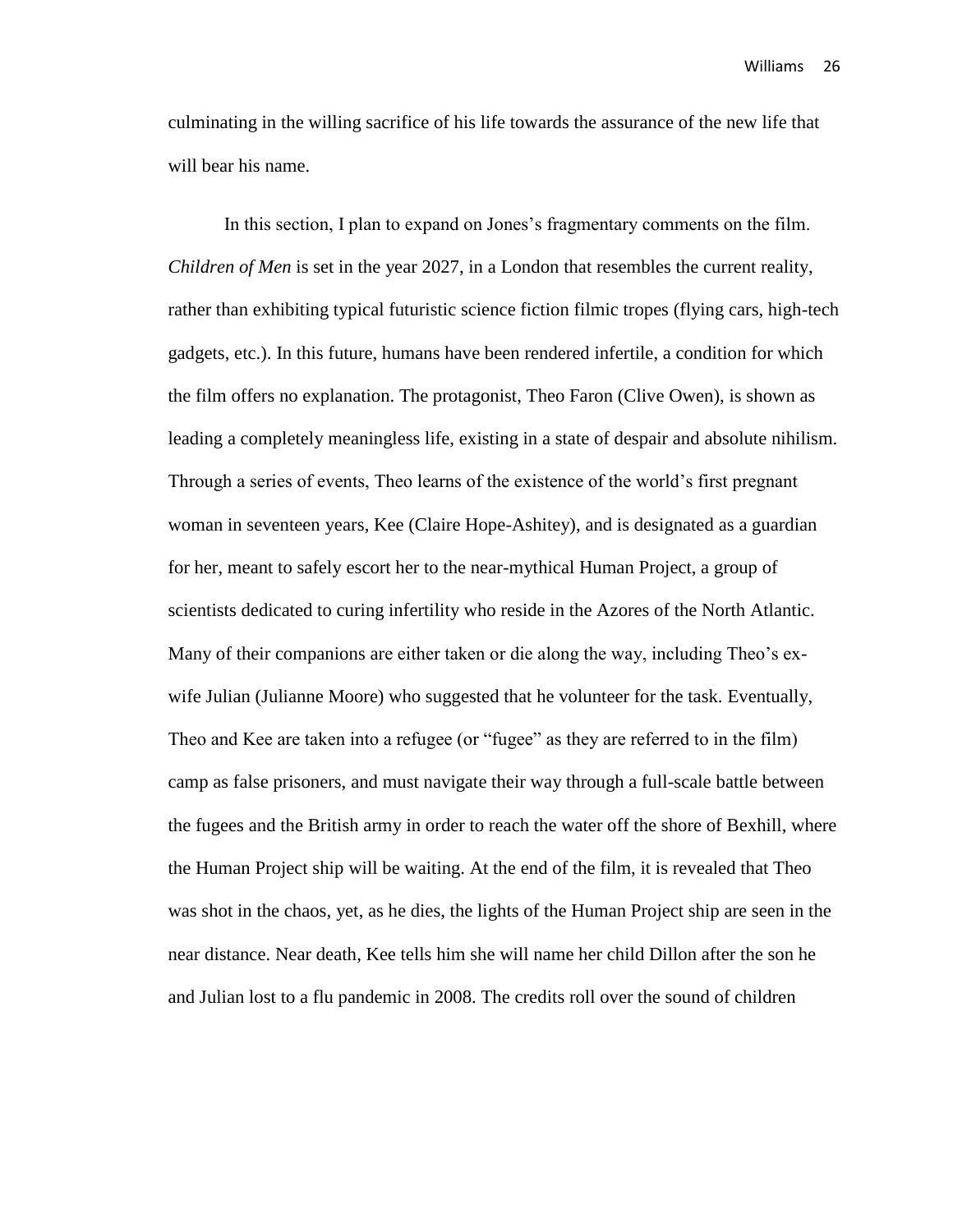laughing, but the film does not show Kee reaching the Human Project, leaving the question of the fate of humanity literally hanging in the balance.

Though the film is set in the future, every frame is set up to reference contemporary realities to the most detailed extent. Cuaron explained in an interview, "It's not about imagining and being creative, it is about referencing reality. So—the cinematographer, he said that not a single frame of this film can go by [without] making a comment about the state of things. So everything became about reference…how this has relevance in the context of the state of things, of the reality that we are living today (1). Cuaron specifically cites instances in which he based certain images on war photography, and the battle scenes towards the end are clearly inspired by news correspondent realtime footage, with an emphasis on hand-held shooting, long takes and continuous editing. The film is shot mostly in medium and long shots, with the camera often tailing Theo's movement with few cuts. This realist format gives the viewer sufficient time to take in the details of each take, and gives the director the opportunity to include hundreds of minute details that continue to subtly reinforce the oppressive environment and the political rhetoric that accompanies it.

Such artistic decisions accentuate the reality effect of the situations, making the desolate landscape on film seem uncannily familiar. Therefore, the audience's identification with this vision of the future exposes how economies of terror function in contemporary times. *Men*'s protagonist, Theo, mutters, "Too late,…the world went to shit. It was too late before the infertility happened." Lines such as these suggest that the conditions of *now* are already moving towards a future as bleak as this one. The film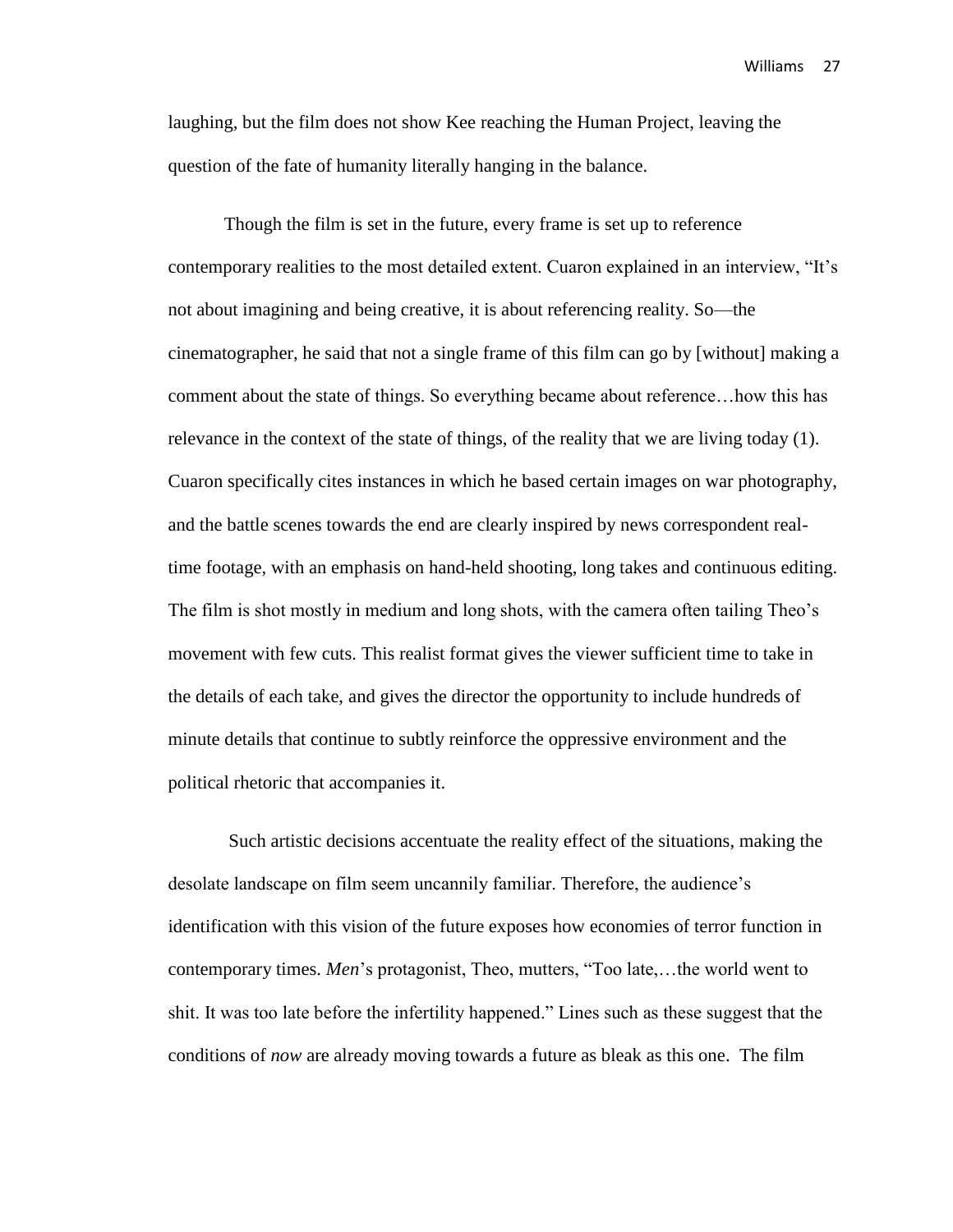begins by suggesting that hope, the affective state that signals new beginnings in history, has been lost. In this film, London has become a true state of exception: the refugee prisons for illegal immigrants resemble Guantanamo Bay and Holocaust concentration camps, suicide kits and anti-depressants are part of normal rations, and the old hippie's Zen music has been spliced with the sound of people screaming as if being tortured. Reparation of these conditions seems impossible, and the rampant infertility the plot hinges upon has rendered conceptions of hope meaningless. In fact, P.D. James, who wrote the novel *The Children of Men* that the screenplay was loosely based on<sup>12</sup>, has said that her inspiration for this work was the question, "How would people behave if there was no future?" In this depiction of a futureless population, the power of sovereignty is exercised in a paradox of the classic Hobbesian sense—the rights of subjects are forfeited completely to the absolute sovereign, who has the ultimate power to decide who to kill and who to let live. However, the sovereign power seems to maintain a constant state of war of all against all through its exceptional decision to take the life of anyone who moves against its diktats.

Achille Mbembe's notion of necropolitics (which reworks Hobbesian notions of sovereignty) maintains that "the ultimate expression of sovereignty resides, to a large degree, in the power and the capacity to dictate who may live and who may die" and also notes, using the example of the French Revolution, that in the state of exception, "terror is construed as an almost necessary part of politics" (Necropolitics 1, 19). This state of affairs is reflected in the film by the Fishes' (a group of revolutionaries opposing the

 $12$  Some significant differences between the novel and film include: Julian, a white woman, carries the baby, rather than Kee (who is absent from the novel), the baby is a boy, not a girl, and Theo survives at the close of the novel, which ends with him baptizing the baby.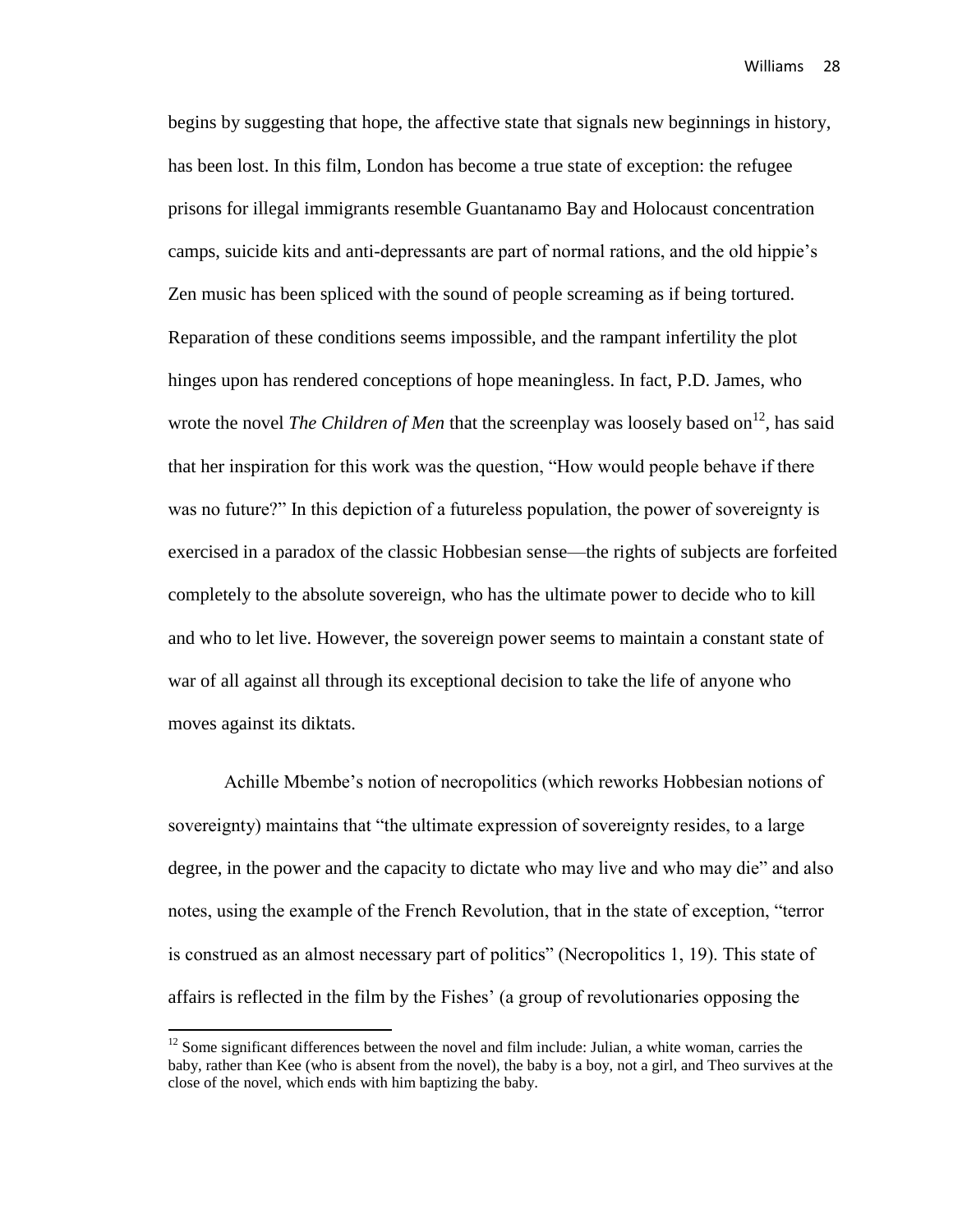British state) comments to Theo concerning terrorist activity in the city. Theo inquires whether the Fishes had been responsible for the bombings the government had attributed to them, but they reply that these acts were done by the government itself, in order to "spread the terror" (*Children of Men*). Such tactics characterize the state of exception. Michel Foucault refers to the normalization of this paradigm when he says, "The principle underlying the tactics of battle—that one has to be capable of killing in order to go on living—has become the principle that defines the strategy of states" (137). This notion is clearly illustrated in the breathtaking panorama of battle that Theo moves through near the end of the film (which I will discuss later), as well as the 344 second unbroken scene in which Julian is killed. As the car moves through the beautiful, seemingly idyllic landscape of the countryside, with the joyous Theo and Julian indulging in a rare moment of affection, the attack occurs suddenly and violently. This attack claims Julian's life and results in the killing of two policeman by Julian's (presumed) compatriot Luke (Chiwetel Ejiofor) in order to ensure their escape—as the car drives away, the camera lingers on the wasted bodies of these men.

It is apparent that the battle is endless, and also clear that the war between the resistance and the British government perhaps has no meaning at all here; the reason for war *is* war. Here we see a classical representation of the concept of "war without end" while "peace" and "war" seem to coexist as bracketed entities in "normal" circumstances, in such exceptions the boundaries between war and peace, ends of war and the means of war collapse absolutely. In the battle raging at Bexhill that Theo and Kee later navigate, there is no modulation, no rules, and no protocol; there is only mindless killing, rendering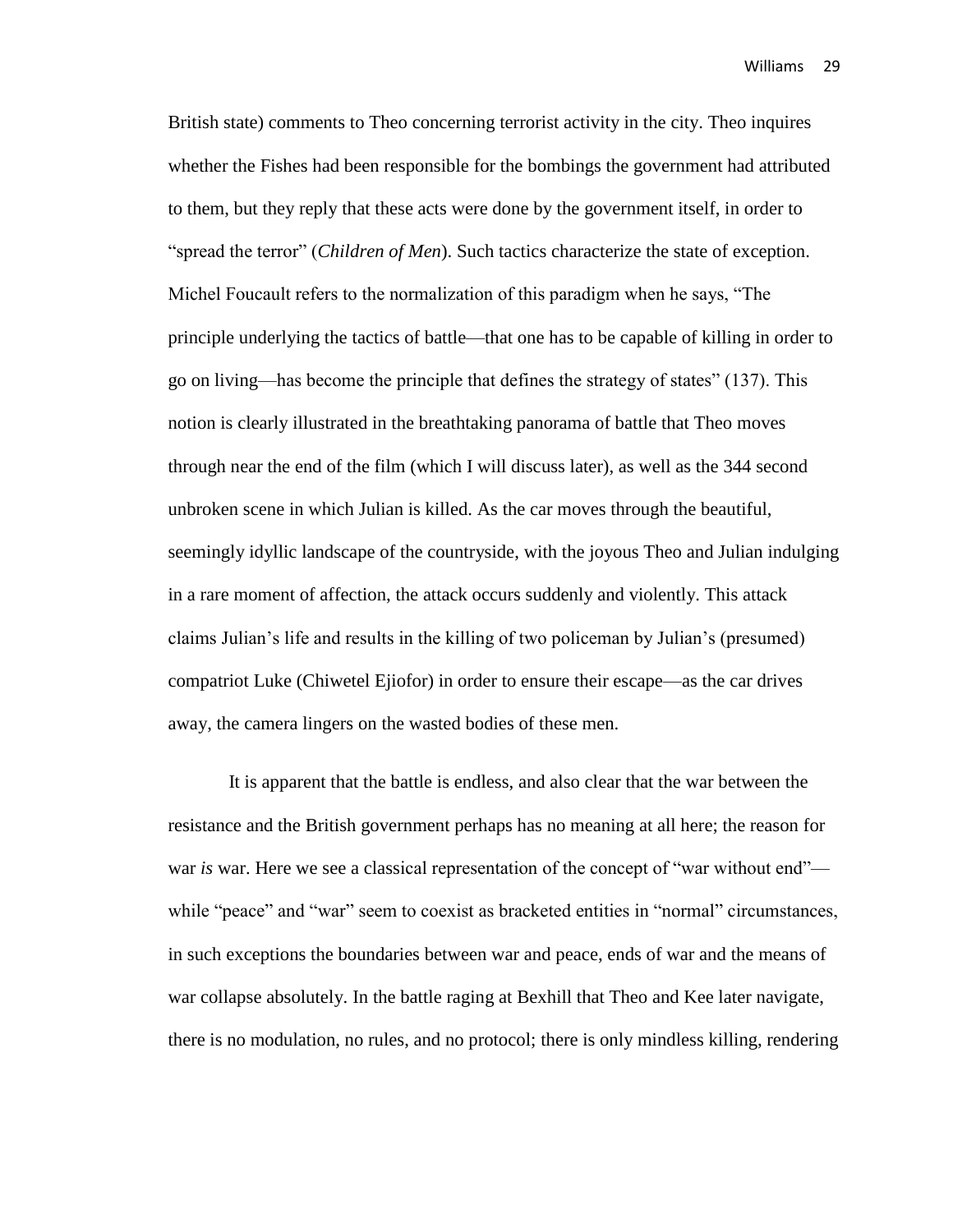each soldier (who no longer knows what he fights for) machine-like, rather than human. When Kee and Theo pass through the armies with the new-born baby in tow, the first sign of new life for seventeen years, the extent of this society's reliance on war is revealed: though the soldiers pause reverently to allow them to pass, as soon as they are out of the line of fire, the battle resumes again unchanged.

The fugees' position in the London of *Children of Men* can be thought of as similar to the that of the people captured in Afghanistan and relegated to a status below the criminal, therefore possessing no legal rights. Agamben remarks that they are "Neither prisoners nor persons accused but simply de facto of a detention that is indefinite not only in the temporal sense but in its very nature as well, since it is entirely removed from the law and from judicial oversight" (*State of Exception* 4). Leerom Medovoi's work on the terrorist ("Global Society Must Be Defended") elaborates upon these claims, illustrating the changes in society that no longer distinguish between "internal" and "external" enemies, the means of war and the ends of war. Therefore, anyone can be designated an enemy by the transecendent security state by employing the rhetoric of protecting global welfare; he points out that such politics assert a "simultaneous state of war and peace" (55). As such, modern-day suspected terrorists are treated in much the same manner as Agamben's *Musselman*, subjects whose citizenship and legal identities are forfeited. These figures subsist through the mere fact of remaining biologically alive.

These detainees are identical to the fugees haunting the background of Cuaron's film; they rarely take front and center, but the camera often lingers on political rhetoric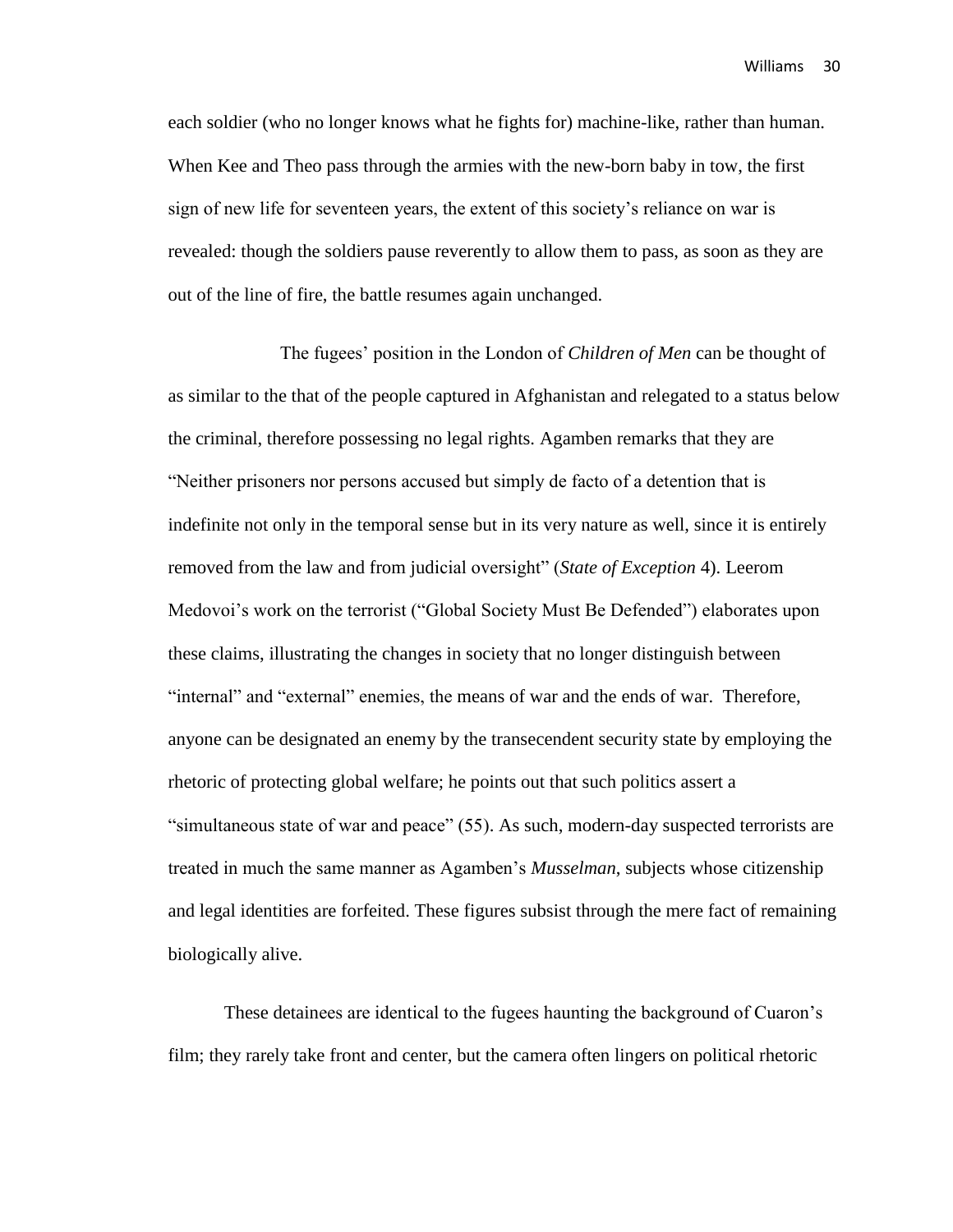denouncing the refugees' right to inhabit this space; the film opens with a newsreader announcing, "The Homeland Security bill is ratified. After eight years, British borders will remain closed. The deportation of illegal immigrants will continue. Good morning" (Children of Men). In this society, Britain has become the last representative of so-called "civilization," a society who has reached the point "when regulation's militarism has surged into the open" (Medovoi 54). There is also frequent focus on the actual refugees detained in the camp, who again resemble photographs of Nazi death camps and prisoners of war. The spaces themselves are directly modeled after the culturally recognizable spaces of the concentration camps, Guantanamo Bay and the Maze, again rooting the injustices of this future world as part and parcel of contemporary times. In this context, Anirban Kapil Baishya remarks, "The figure of the living dead therefore also recalls the figure of the *Muselmanner*. The images of the living dead in concentration camps have become a cultural artifact in our times, functionally and firmly lodged in our *optical consciousness* because of the archiving of the war years through photography and film (8). Walter Benjamin commented at length on the political capacity of film and photography to impact society—though the image is not the "real", the picture, or the scene, provides a recognizable representation of the "real" for the political subjects of a given community. Therefore, the images of the fugees being detained in a public space, or the woman mourning, arranged in the posture of Michelangelo's La Pieta, connect (either consciously or unconsciously) with viewers. This effect is particularly important for Cuaron—though the film is set in the future, the details of the film, the cultural artifacts scattered throughout, root the film in the contemporary emergency politics of the current day.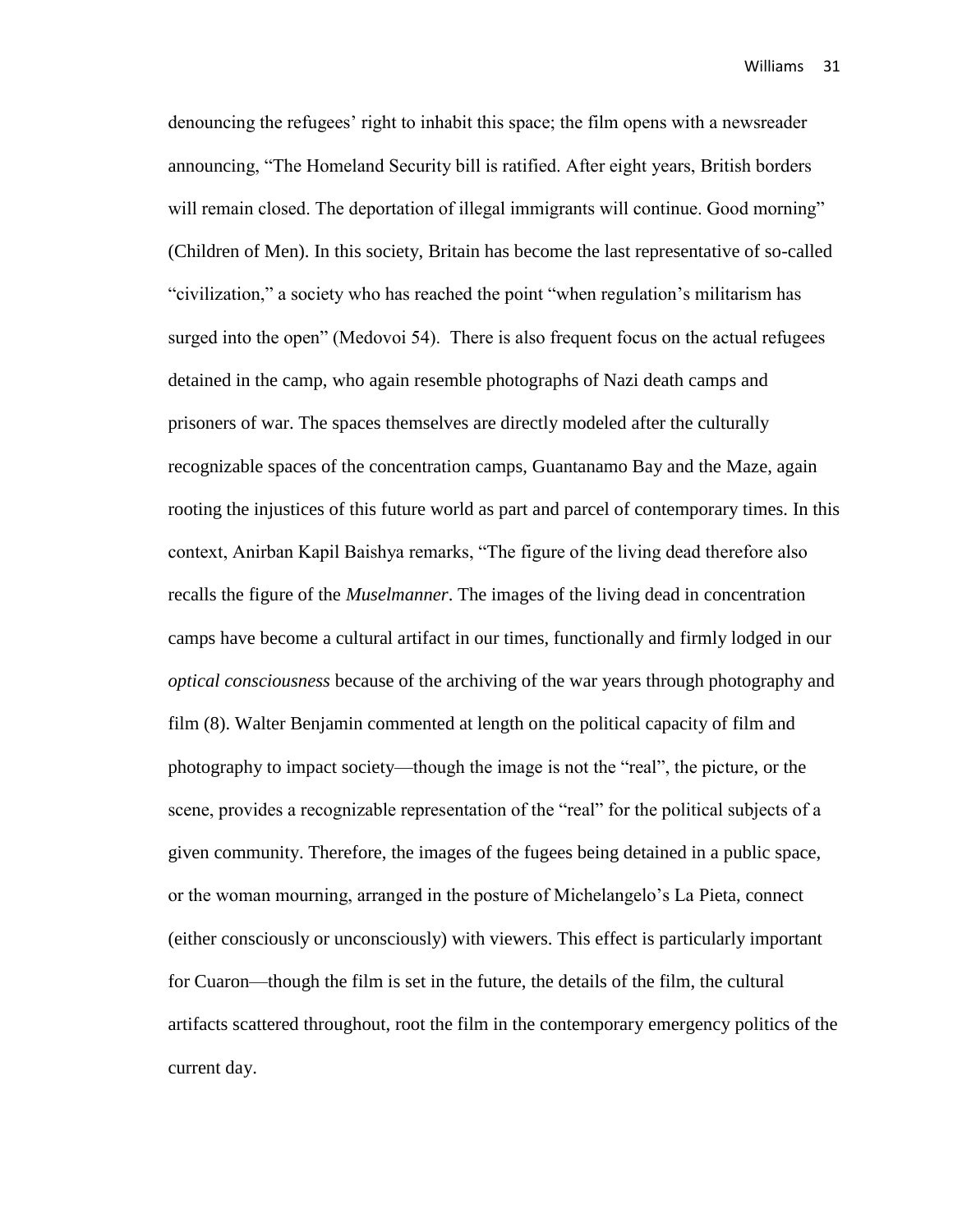Recognizable political rhetoric is also employed, in statements such as the newsreader's comments above, and the city slogan that reads "Britain alone soldiers on," a detail that serves multiple purposes. This enunciative statement serves to inform the audience that Britain has become the only functional nation in the world, simultaneously recreating a vocabulary of them versus us, fugees versus Britain, insiders versus outsiders.<sup>13</sup> This clearly raises the specter of a long history of British racialism running from the notorious "rivers of blood" evoked by Enoch Powell to the more coded racism of contemporary radical British nationalists, such as the rhetoric of the British National Party (BNP).

The zone of emergency that has been normalized throughout Britain is also characterized by the distortion of ordinary temporality discussed earlier with Okwe. Theo's initial existence rests in the flow of glacial time, and the meaninglessness this condition has engendered in him is apparent from his first appearance in the film. He has become numb to everything surrounding him. The job he attends means nothing, and the violent stabbing death of "Baby Diego," who, at 18, had been the youngest person in the world evokes no emotional response. Theo remarks, "I can't really remember when I last had any hope, and I certainly can't remember when anyone else did either. Because really, since women stopped being able to have babies, what's left to hope for?" (*Children of Men*) The everyday zones of the city he must navigate are profoundly unsafe, but his existence within them has become extraordinarily banal. His kidnapping

<sup>&</sup>lt;sup>13</sup> Another comparative text is Alan Moore's ten-issue graphic novel series *V for Vendetta*, in which a masked vigilante in a Guy Fawkes mask (called only V) roams a post-catastrophic London dispatching the perpetrators of totalitarian violence and experimentation.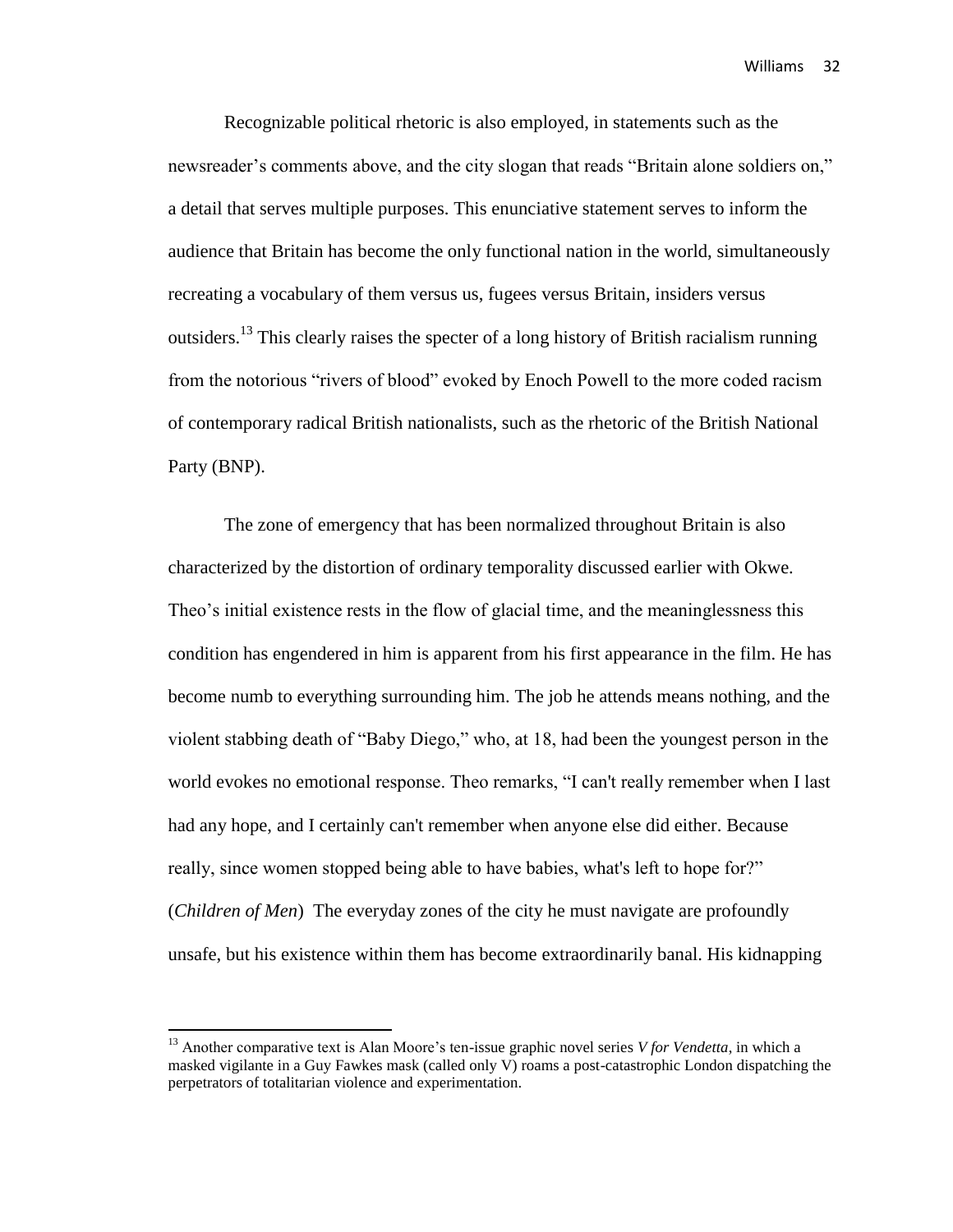by the Fishes (and Julian, as he soon discovers) registers as the first shock he has felt in years.

Just as Okwe's transformation in the film can be viewed as having gone from sleeping to waking up, Theo also undergoes a similar process. His mantle as the protector of Kee gives him something to live for again, and at this point, his existence is perceived as no longer absolutely futile. It is also suggested that the mother herself underwent a similar process, from an unvalued commodity (it is suggested that she was a prostitute) to a giver of life, a body that can create rather than simply endure. Kee says to Theo of first feeling the baby kick, "The little bastard was alive. I feel it, and me too. I am alive" (*Children of Men*). The "new beginning" inherent in Kee's pregnancy revitalizes both Kee and her companions—the new African Eve, who reveals her pregnant stomach in a rural setting among the animals of a rustic barn, signifies the promise of a different society to come.

This process of "waking up" from death to life and Theo and Kee's navigation of the spaces of battle and danger culminate in the experience of emergency "reality" in immediate and visceral terms. Theo becomes profoundly aware of the capacity for disaster to occur, as is emphasized by the unbroken topography of battle that he and Kee circumnavigate towards the end of the film (in which Theo receives the bullet wound that causes his death). This action scene presents the illusion of an unbroken 454 second continuous shot, reflecting the film's aim to create the tone of a gritty documentary. This filming technique makes the experience of the battle feel real and immediate, and the effect forces the audience to share in Theo's heightened perception of the potentiality for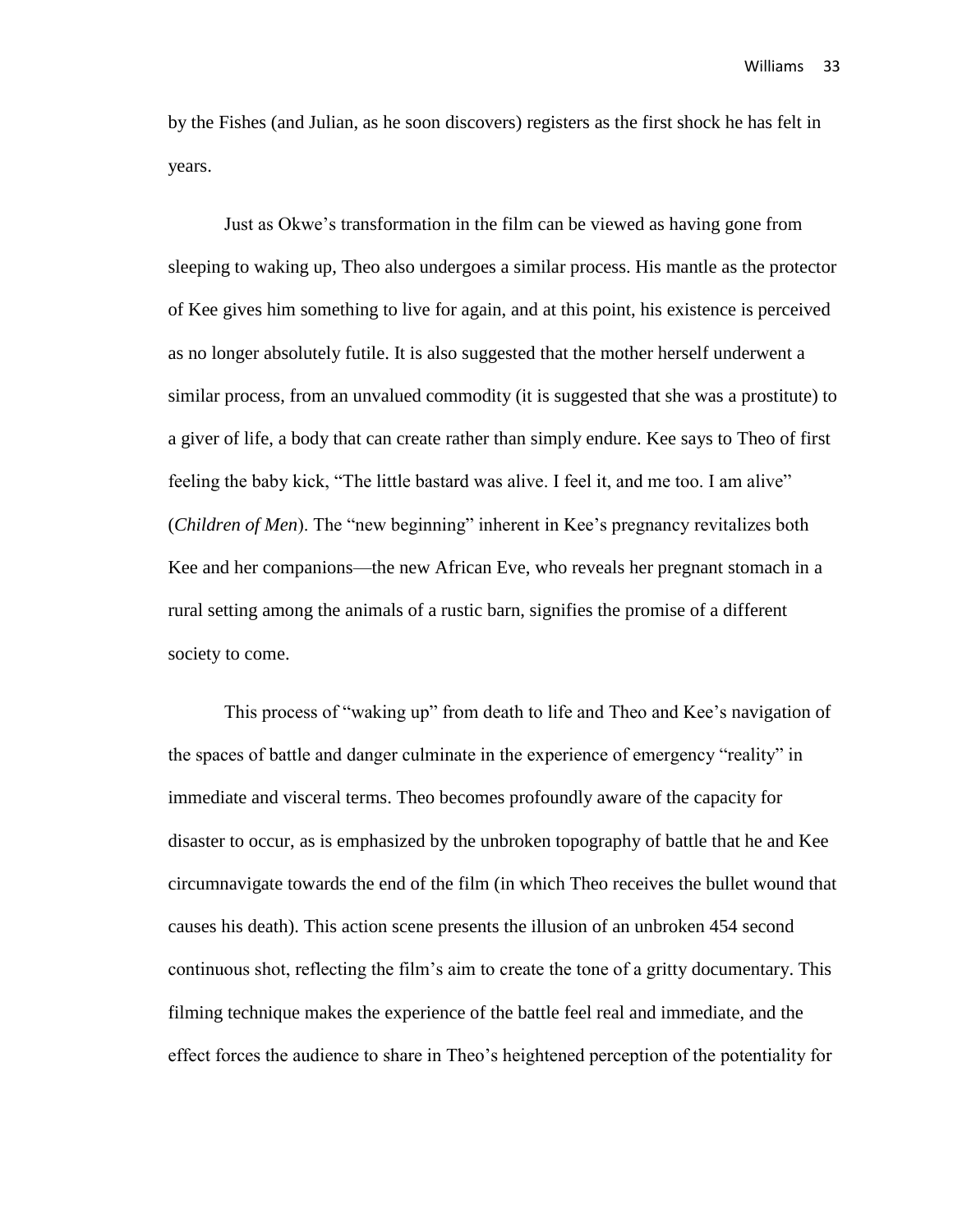disaster. The real-time navigation of this risky space builds the tension slowly, culminating in their successful escape to the boat, where Theo's as yet unperceived injury is revealed.

The expectation for consistent disaster is typical of the state of exception; anyone can be taken at any time—the subject has no legal rights. When Kee is at danger of being taken by immigration officials, her guardian Miriam fakes religious mania to protect the birthing woman. She is immediately dragged off the bus and forced into a row of other innocent immigrants on their hands and knees, and exposed to the threat of immediate death. This is the last shot of her that the audience sees, as the bus drives away and she is never heard from again. The immediacy of looming death in this so-called "civilization" is present not only for the fugees, but for anyone who threatens the regime. This point is never more brutally clear than in the death of Theo's friend Jasper (Michael Caine) who is shot and killed after he refuses to give up Theo and Kee's whereabouts. The audience is forced to watch along with Theo, aligned with him by a point-of-view, over-theshoulder take of the execution. The unjustified and non-punishable murder of a legal citizen is typical of the state of exception, in which the death of Jasper (and the suicide of his wife) will be swept into the essential "dustbin" of history, forgotten and wiped out, just as Miriam is.

So the question remains: is there hope to be found in these bleak portrayals of post-emergency society? Though there is no one definitive answer, there are moments in this film in which the hope for a future suddenly seems possible, and perhaps even probable. Theo's death is a symbolic gesture that lends purpose and meaning to a life that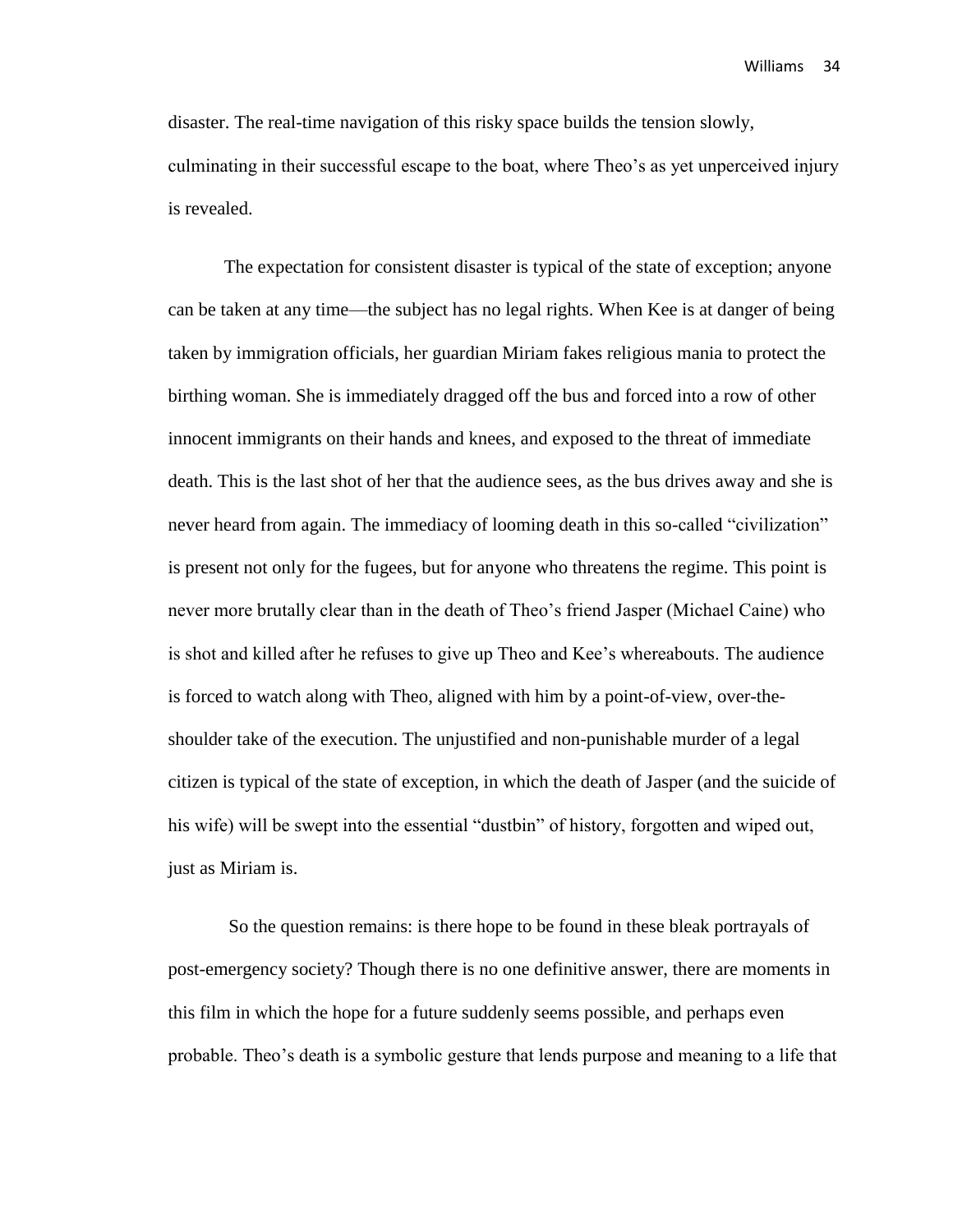previously had none; he dies for the continued possibility of life. Mbembe's discussion of martyrdom states, "The power and value of the body result from a process of abstraction based on the desire for eternity. In that sense, the martyr, having established a moment of supremacy in which the subject overcomes his own mortality, can be seen as laboring under the sign of the future. In other words, in death the future is collapsed into the present" (Necropolitics 37). In a world in which humankind had been perceived as slowly fading away, hope was a meaningless term.

However, it is significant that characters still attempt to assert meaning onto the face of this nothingness, uttering statements such as "Everything happens for a reason" and "there's a bigger plan." Bloch writes that, "Hopelessness is, in itself, in a temporal and factual sense, the most insupportable thing, downright intolerable to human needs" (5). As such, even these empty signifiers of faith express humankind's general need to imagine change and to find meaning against all odds—conversely, citizens like Theo demonstrate the utter banality of existing without hope, experiencing complete stasis in a constant awareness of complete lack: the lack of a future, the lack of love or emotion, the lack of hope. When Jasper commiserates with Theo over his hangover, Theo replies, "At least with a hangover, I feel something" (*Children of Men*).

But, when Theo learns of Kee's pregnancy, he realizes that perhaps all is not lost. In some ways, he is a means to an end; his ongoing survival matters only to the extent that he must help Kee to reach a safe place. His death not only represents a collapse of the present and the future, but his death actually ensures that a future is possible. He is the ultimate martyr. In this way, death gives meaning; the destruction of the body does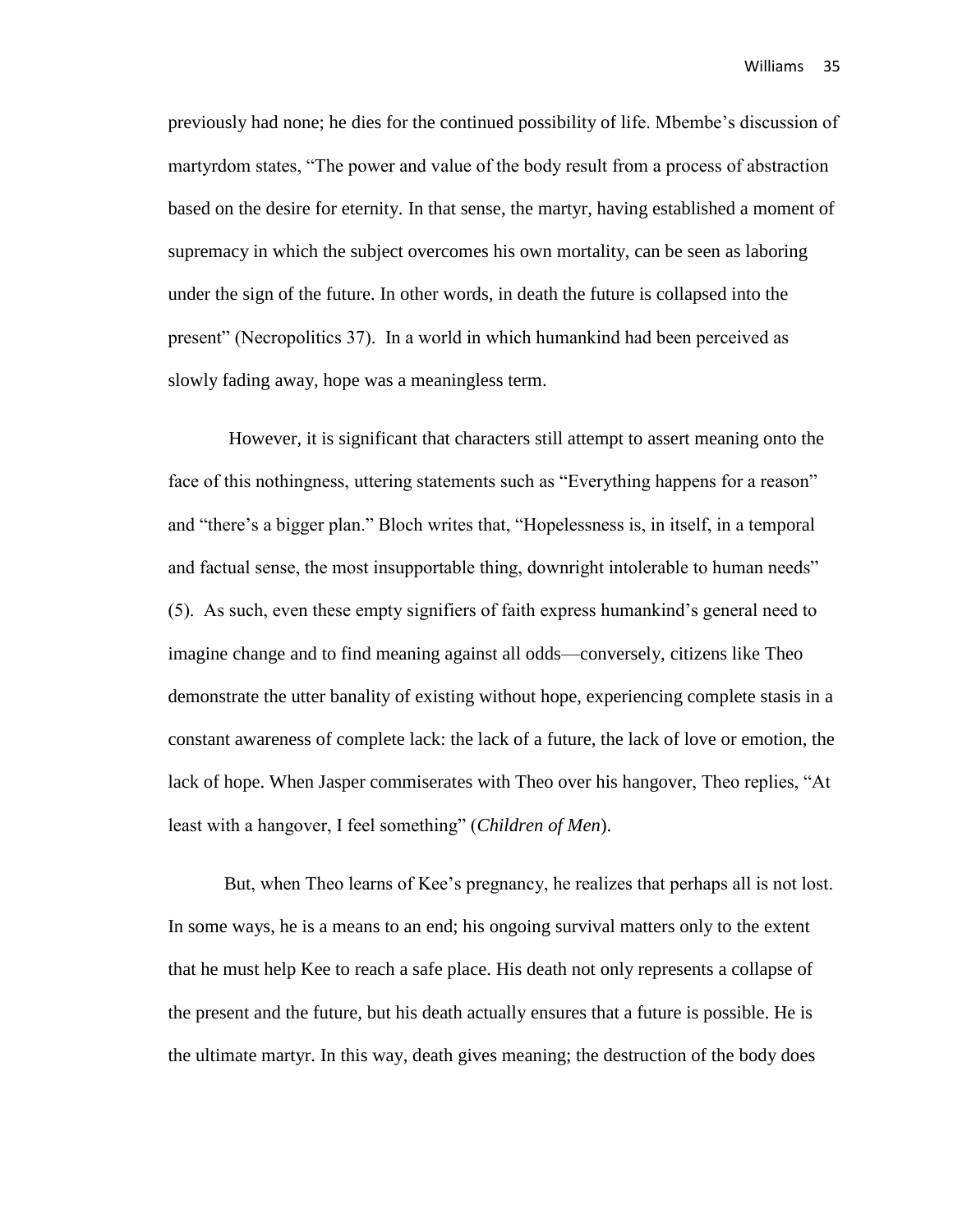not signal nothingness. Mbembe writes, "One only drops from existence to enter into that infinite time that is another piece of reality, the time of judgment…History itself becomes "hope of history." Henceforth, each death or defeat leads to a new appearance, is perceived as confirmation, gage, and relaunch of an ongoing promise, a "not yet," a "what is coming" which—always—separates hope from utopia" (*Out of the World* 206). These words indicate that Theo's death does not imply meaninglessness or defeat, but in fact, signals the reverse; his death—a laboring in the sign of the future—confirms that the hope of history for mankind is not a lost cause, as it first seemed at the start of the film. His death reaffirms the subject's right to life.

These speculations are supported by the soldier's reactions to the appearance of the child. Though I noted earlier that they continued fighting once the baby had passed, thus revealing the battle itself as unfounded, it is significant that they pause at all, since it is these moments of brief peace that allow Kee and Theo to escape. Anirban Baishya suggests, "When a biopolitical state of exception has become normalized, the precious event of birth irrupts as a shock—a literal blast from the past that has the potential of radically changing the continuum of history" (21). In this barren world, the birth of a child symbolizes nothing less than hope itself, as this child indicates that this particular post-history is not on its last gasps. The child, which now appears as a miraculous remnant from another, better time, represents a fusion between the past (which is our present) and the future depicted here. Thus, Jasper tells Kee, "Your baby is the miracle the whole world has been waiting for" (*Children of Men*). The ambivalent conclusion of *Dirty Pretty Things* is fleshed out much more explicitly here; the burden of "living on" seems to rest with the next generation, as the child becomes the vessel and symbol of faith in a future, as Theo opts out of living in order to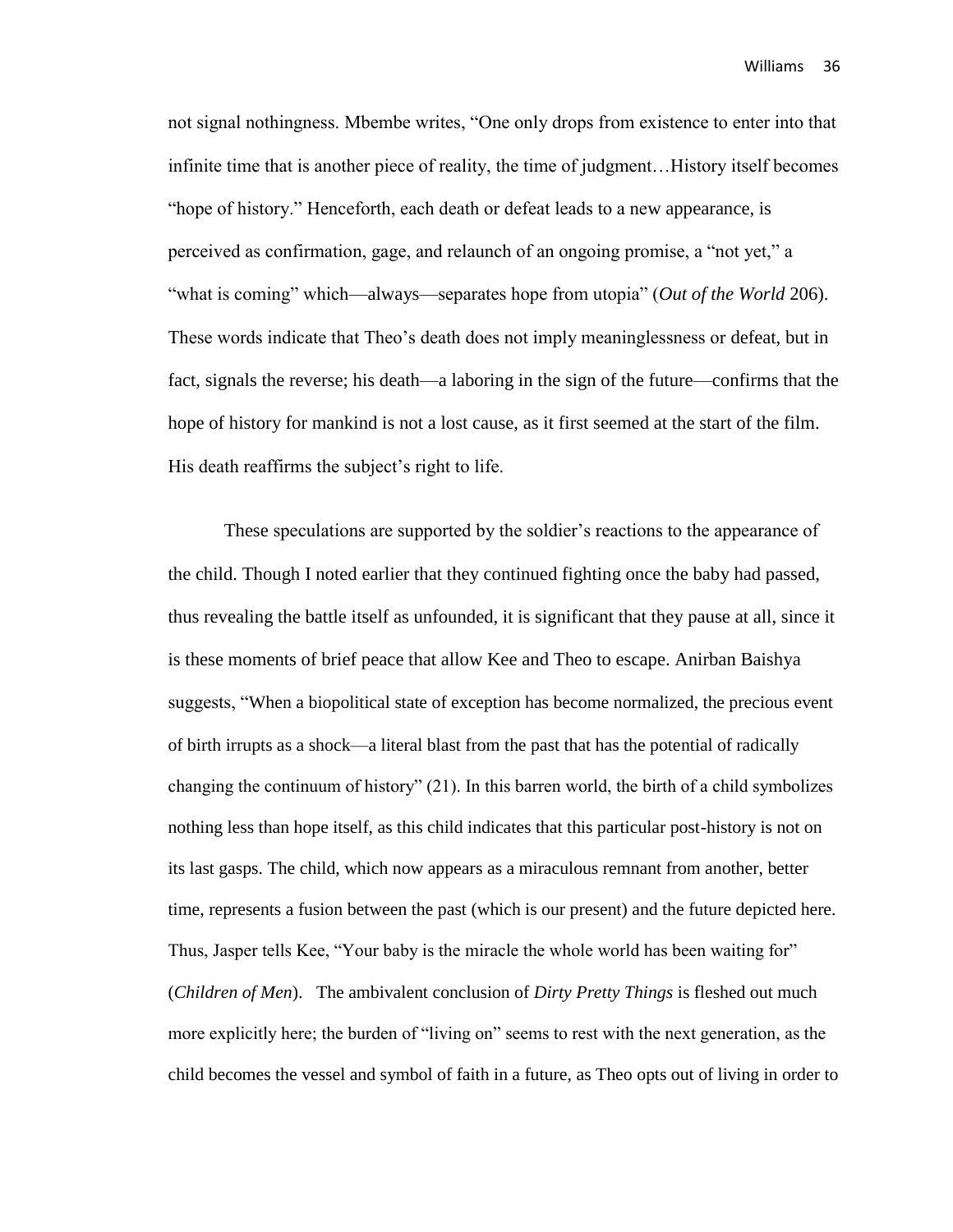ensure the next generation's survival. Arendt's concept of *natality* supports the claim that the creation of new life is essential to the affirmation of life and the ontology of hope, maintaining that the "new beginning" apparent in birth is the essential core of the human condition. In *The Human Condition*, she writes:

The miracle that saves the world, the realm of human affairs, from its normal, "natural" ruin is ultimately the fact of *natality*, in which the faculty of action is ontologically rooted. It is, in other words, the birth of new men and the new beginning, the action they are capable of by virtue of being born. Only the full experience of this capacity can bestow upon human affairs faith and hope, those two essential characteristics of human existence which Greek antiquity ignored altogether, discounting the keeping of faith as a very uncommon and not too important virtue and counting hope among the evils of illusion in Pandora's box. It is this faith in and hope for the world that found perhaps its most glorious and most succinct expression in the few words with which the Gospels announced their "glad tidings": "A child has been born unto us (247).

It is only with the onset of new life—a singular event that is contingent and unpredictable—that humanity has a reason to expect change or to envision a future, a concept that is the focal point of *Children of Men*. At the beginning of the film, Theo realizes that there is literally no faith left; without the possibility for new life, the world was over and the hope for humanity was lost. His discovery of the new pregnancy becomes the affirmative statement the world had been waiting for, and is a clear declaration that the promise of birth is the continued promise of life itself. So, although Theo dies at the end of the film, the child has been protected, and Theo's sacrifice will live on through the child who carries his late son's name. With every new birth, humanity gains the right to continue hoping.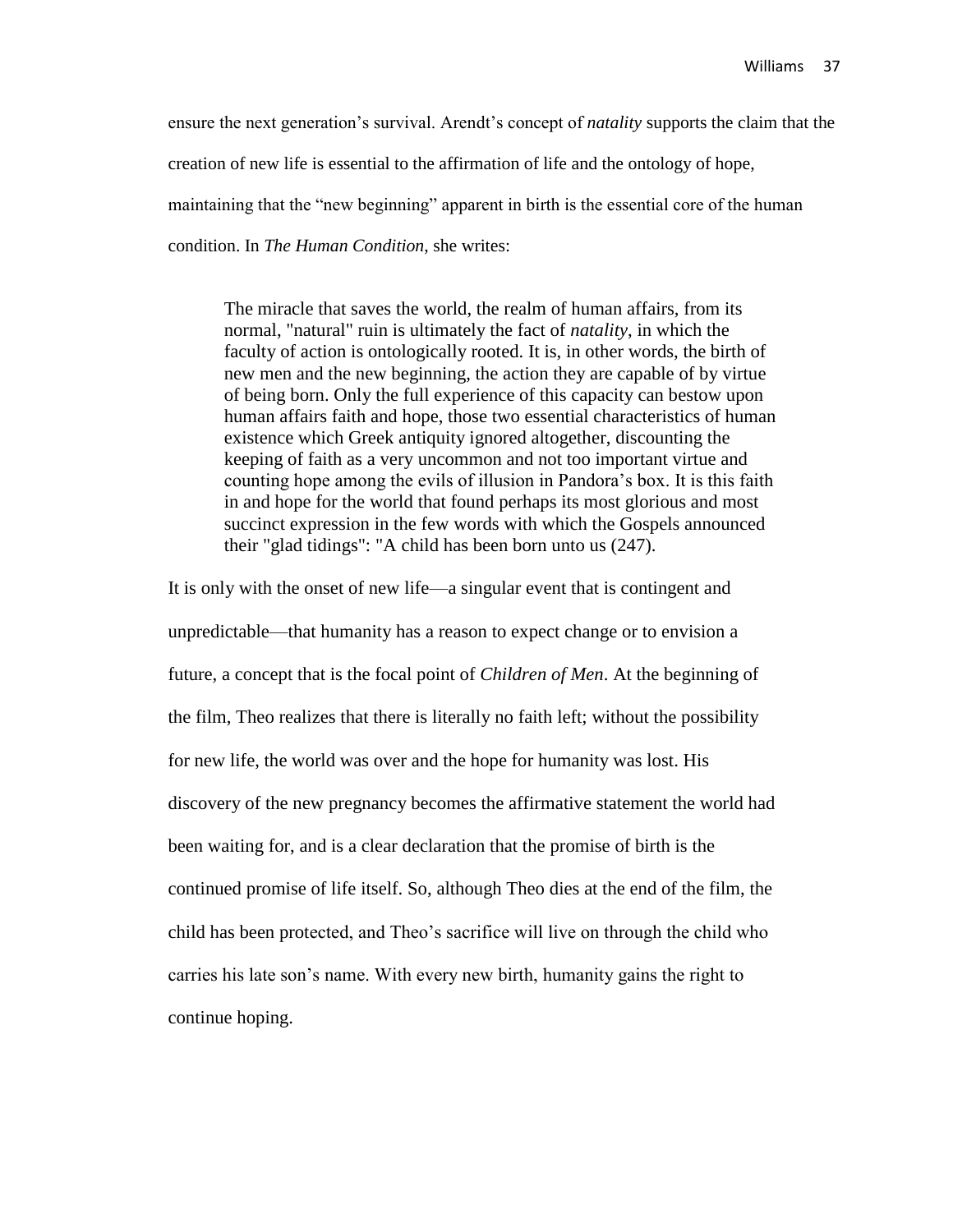*Children of Men* illustrates a world that terrifies us because it depicts a future in which the world has not changed for the better; normalized violence has become a way of life even in the so-called worldwide center of civilization, and refugees are denied any legal status whatsoever, resembling a sovereign economy reminiscent of the unicum of the state of exception: Nazi Germany. *Dirty Pretty Things* illustrates the current conditions in the same locale that create an existence in which most people will not undergo an incredible "escape" like Senay and Okwe, but will instead remain in a perpetual limit zone between life and death. In the emergency spaces depicted in these films, life becomes an existence defined by being simultaneously terrible and absolutely mundane, rendering the passage of time both never moving and ongoing. Existence becomes nothing more than a repetitive routine, resembling a form of death in life.

Yet, in spite of all of these profound reasons to submit to despair, there is astonishing hope and endurance depicted in these portrayals, demonstrating that the "human condition" as, perhaps, innately inclined towards futural hope and new beginnings. It seems a miracle that they hope at all, that they keep going, that they believe in a future that will be different. Hope lies in the realization of the body as agent, in love and the assurance of a future, in the ability to "regather" and create outlets in which, together, the "I cannot" may become a "we can." Sometimes, the passage through death, these texts suggest, is a necessary sacrifice towards the assurance of a perceived future and the possibility for new life, becoming a hopeful gesture rather than a meaningless act. Death is no longer the end or limit of consciousness, but the presage towards a form of future life.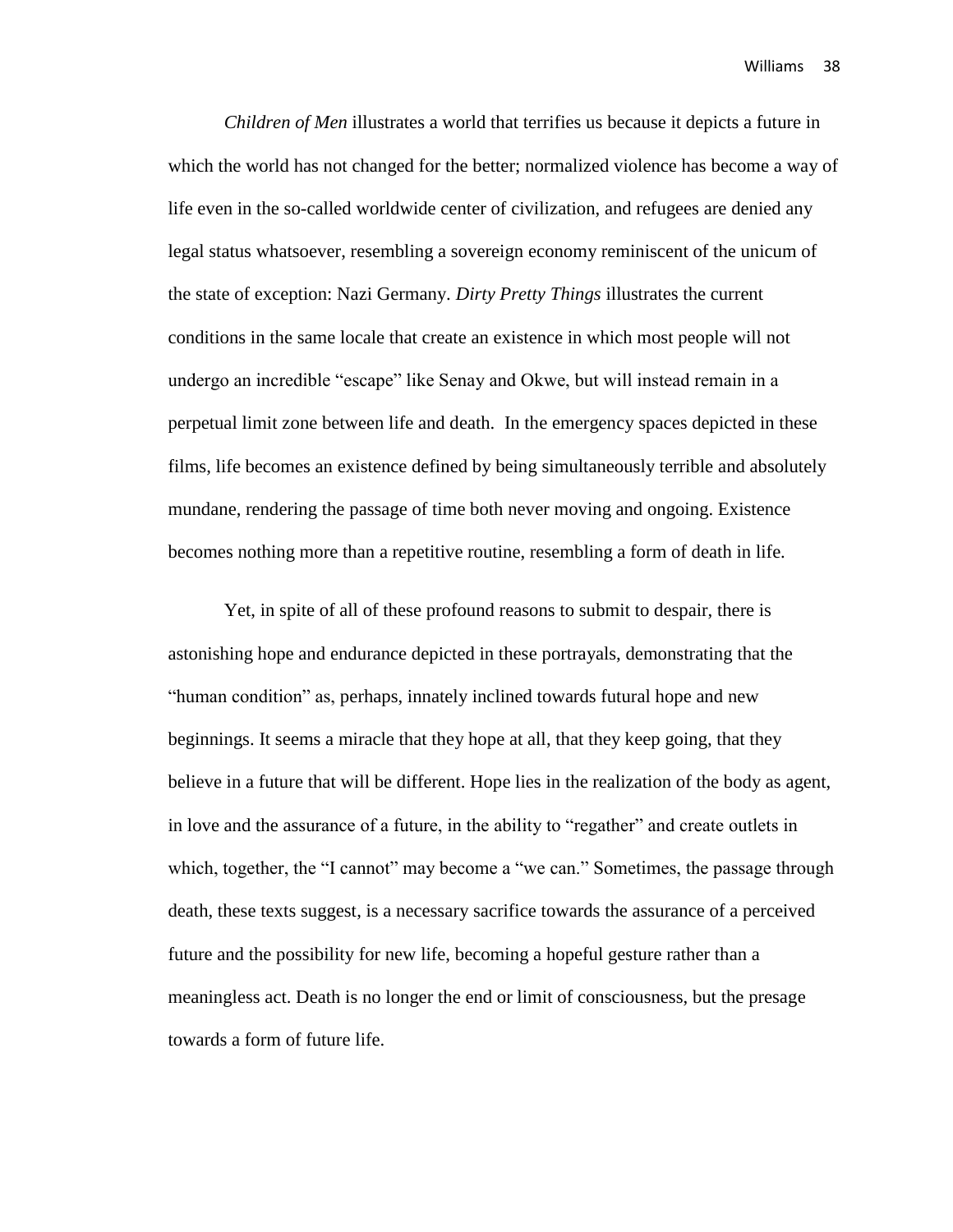#### Works Cited

Agamben, Giorgio. *Homo Sacer: Sovereign Power and Bare Life*. Stanford: Stanford

University Press, 1995. Print.

Agamben, Giorgio. *State of Exception*. Chicago: University of Chicago Press, 2005. Print

Ahmed, Sarah. *Queer Phenomenology: Orientations, Objects, Others*. Durham: Duke

University Press, 2006. Print.

Arendt, Hannah. *The Human Condition*. Chicago: University of Chicago Press, 1958.

Print.

Baishya, Amit R. "Zombies in No-Man's Land." *Seven Sisters Post*: *The Newspaper of the Northeast (*2011). Web.

Baishya, Anirban Kapil. "Trauma, Post-Apocalyptic Science-Fiction and the Post-

Human." *Wide Screen* 3.1 (2011): 1:25. Print.

Boluk, Stephanie, and Wylie Lenz. *Generation Zombie: Essays on the Living Dead in* 

*Modern Culture.* North Carolina: MacFarland & Company, Inc., 2011. Print.

Caverero, Adriana. *Horrorism: Naming Contemporary Violence*. New York: Columbia

University Press, 2007. Print.

Cuaron, Alfonso. Interview: Children of Men Director by Kim Voynar. *Cinematical*.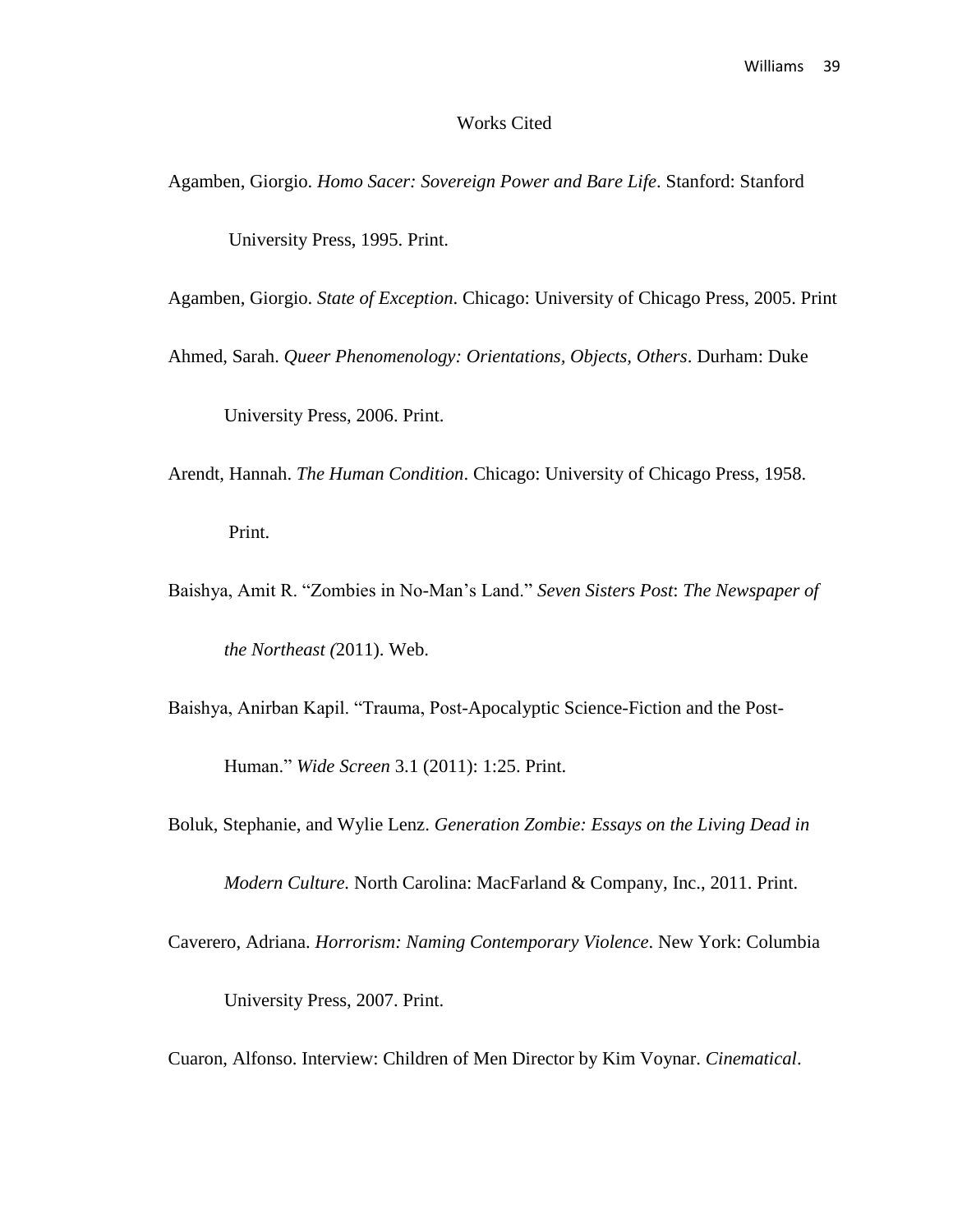Moviefone. December  $25<sup>th</sup>$ , 2006. Web.

- *Children of Men.* Dir. Alfonso Cuaron. Perf. Clive Owen, Julianne Moore, Claire-Hope Ashitey. Universal, 2006. DVD.
- Das, Veena. *Life and Words: Violence and the Descent into the Ordinary*. Berkeley:

University of California Press, 2007. Print.

*Dirty Pretty Things.* Dir. Stephen Frears. Perf. Chiwetel Ejiofor, Audrey Tautou, Sophie

Okenedo. Celador, 2002. DVD.

- Foucault, Michael. "Right of Death and Power Over Life." *The History of Sexuality.* New York: Village Books, 1978. 133-159. Print.
- Honig, Bonnie. *Emergency Politics: Paradox, Law, Democracy.* New Jersey: Princeton University Press, 2009. Print.
- Jones, Donna. "The Resilience of Life." *The Racial Discourses of Life Philosophy:*

*Negritude, Vitalism, and Modernity*. New York: Columbia University Press, 2010.

1-26. Print.

Kawash, Samira."Terrorists and Vampires: Fanon's Spectral Violence of Decolonization" *Frantz Fanon: Critical Perspectives* by Anthony Allesandrini. New York: Routledge, 1999. Print.